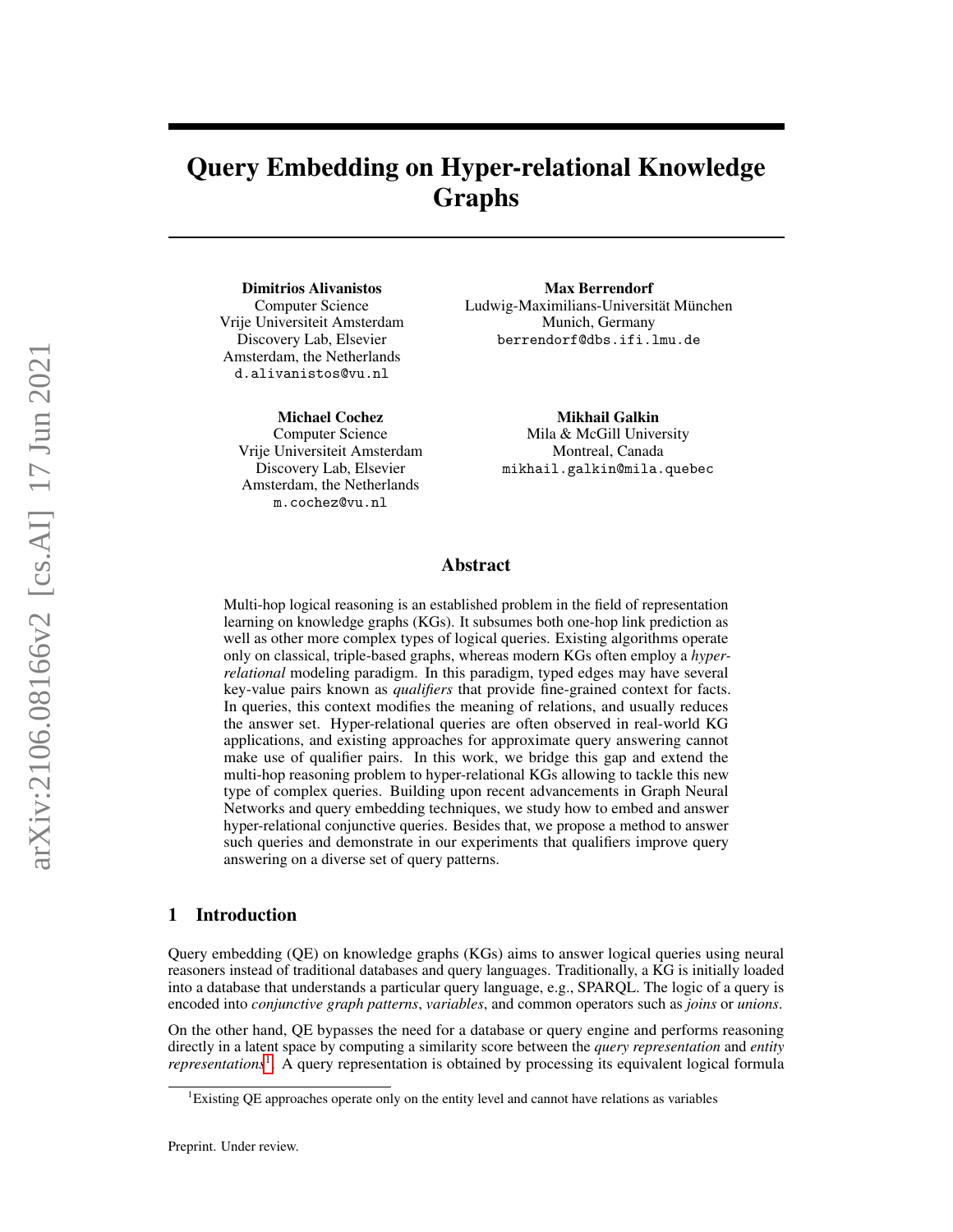

<span id="page-1-1"></span>Figure 1: Triple-based (left) and hyper-relational (right) queries. The answer set of the hyperrelational query is reduced with the addition of a qualifier pair, and the final query representation moves closer to the narrowed down answer.

where joins become intersections (∧), and variables are existentially quantified (∃). A flurry of recent QE approaches [\[13,](#page-10-0) [20,](#page-10-1) [19,](#page-10-2) [17,](#page-10-3) [2\]](#page-9-0) expand the range of supported logical operators and graph patterns.

However, all existing QE models work only on classical, triple-based KGs. In contrast, an increasing amount of publicly available [\[29,](#page-11-0) [23\]](#page-10-4) and industrial KGs adopt a *hyper-relational* modeling paradigm where typed edges may have additional attributes, in the form of key-value pairs, known as *qualifiers*. Several standardization efforts embody this paradigm, i.e., RDF\* [\[14\]](#page-10-5) and Labeled Property Graphs  $(LPG)^2$  $(LPG)^2$ , with their query languages SPARQL\* and GQL, respectively. Such hyper-relational queries involving qualifiers are instances of *higher-order* logical queries, and so far, there has been no attempt to bring neural reasoners to this domain.

In this work, we bridge this gap and propose a neural framework to extend the QE problem to hyper-relational KGs enabling answering more complex queries. Specifically, we focus on logical queries that use conjunctions ( $\wedge$ ) and existential quantifiers ( $\exists$ ), where the function symbols are parameterized with the qualifiers of the relation. This parameterization enables us (cf. Fig. [1\)](#page-1-1) to answer queries like *What is the university U where the one who discovered the law of the photoelectric effect L got his/her BSc. degree?*, which can be written as ?U :  $\exists P$ .discovered\_by(L, P)  $\wedge$ educated\_at $_{\{(degree: BSc)\}}(P, U)$ .

Our contributions towards this problem are four-fold. First, as higher-order queries are intractable at practical scale, we show how to express such queries in terms of a subset of first-order logic (FOL) well-explored in the literature. Second, we build upon recent advancements in Graph Neural Networks (GNNs) and propose a method to answer conjunctive hyper-relational queries in a latent space. Then, we validate our approach by demonstrating empirically that qualifiers significantly improve query answering accuracy on a diverse set of query patterns. Finally, we show the robustness of our hyper-relational query answering model to two *reification* mechanisms commonly used in graph databases to store such graphs on a physical level.<sup>[3](#page-1-2)</sup>

## 2 Related Work

Query Embedding. The foundations of neural query answering and query embeddings laid in GQE [\[13\]](#page-10-0) considered conjunctive ( $\wedge$ ) queries with existential ( $\exists$ ) quantifiers modeled as geometric operators based on Deep Sets [\[31\]](#page-11-1). Its further extension, QUERY2BOX [\[20\]](#page-10-1), proposed to represent queries as hyper-rectangles instead of points in a latent space. Geometrical operations on those rectangles allowed to answer queries with disjunction (∨) re-written in the Disjunctive Normal Form (DNF). Changing the query representation form to beta distributions enabled BETAE [\[19\]](#page-10-2) to tackle

<span id="page-1-2"></span><span id="page-1-0"></span> $^{2}$ <https://www.iso.org/standard/76120.html>

<sup>&</sup>lt;sup>3</sup>The source code for the model and our experiments can be found from [https://github.com/](https://github.com/DimitrisAlivas/StarQE) [DimitrisAlivas/StarQE](https://github.com/DimitrisAlivas/StarQE).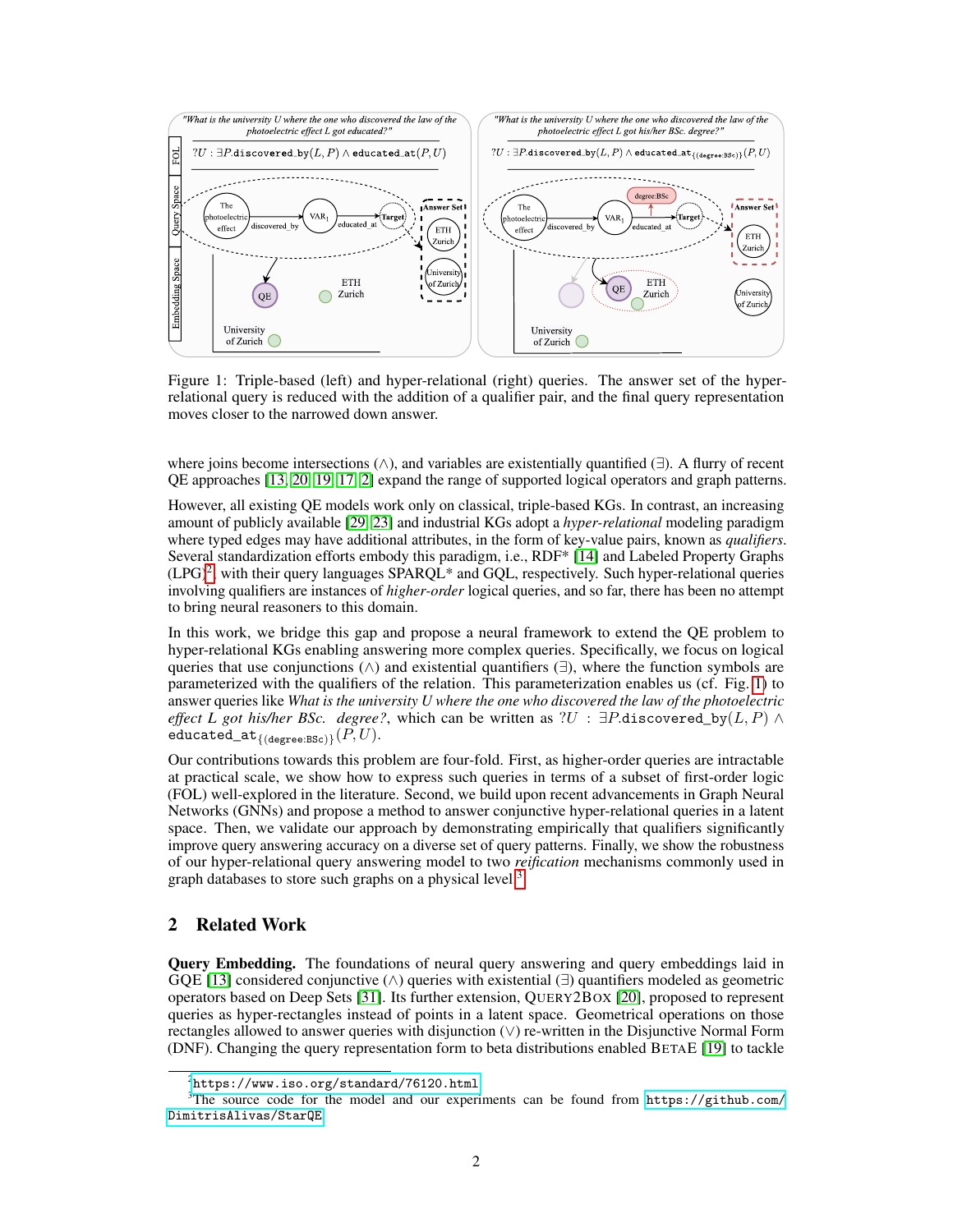queries with negation  $(\neg)$ . Another improvement over OUERY2BOX as to answering entailment queries was suggested in EMQL [\[24\]](#page-10-6) by using *count-min sketches.*

The other family of approaches represents queries as Directed Acyclic Graphs (DAGs). MPQE [\[8\]](#page-9-1) assumes variables and targets as nodes in a query graph and applies an R-GCN [\[22\]](#page-10-7) encoder over it. It was shown that message passing demonstrates promising generalization capabilities (i.e., when training only on 1-hop queries and evaluating on more complex patterns). Additional gains are brought when the number of R-GCN layers is equal to the graph diameter. Treating the query DAG as a fully-connected (clique) graph, BIQE [\[17\]](#page-10-3) applied a Transformer encoder [\[27\]](#page-11-2) and allowed to answer queries with multiple targets at different positions in a graph.

Finally, CQD [\[2\]](#page-9-0) showed that it is possible to answer complex queries without an explicit query representation. Instead, CQD decomposes a query in a sequence of reasoning steps and performs a beam search in a latent space of KG embeddings models pre-trained on a simple 1-hop link prediction task. A particular novelty of this approach is that no end-to-end training on complex queries is required, and any trained embedding model of the existing abundance [\[1,](#page-9-2) [16\]](#page-10-8) can be employed as is.

Still, all of the described approaches are limited to triple-based KGs while we extend the QE problem to the domain of hyper-relational KGs. As our approach is also based on query graphs, we adopt and further study some of MPQE observations as to query diameter and generalization.

Hyper-relational KG Embedding. Due to its novelty, embedding hyper-relational KG is a field of ongoing research. Most of the few existing models are end-to-end *decoder-only* CNNs [\[21,](#page-10-9) [12\]](#page-9-3) limited to 1-hop link prediction, i.e., embeddings of entities and relations are stacked and passed through a CNN to score a statement. On the *encoder* side, we are only aware of STARE [\[11\]](#page-9-4) to work in the hyper-relational setting. STARE extends the message passing framework of CompGCN [\[26\]](#page-10-10) by composing qualifiers and aggregating their representations with the primary relation of a statement.

Inspired by the analysis of [\[21\]](#page-10-9), we take a closer look at comparing hyper-relational queries against their *reified* counterparts (transformed into a triple-only form). We also adopt STARE [\[11\]](#page-9-4) as a basic query graph encoder and further extend it with attentional aggregators akin to GAT [\[28\]](#page-11-3).

## <span id="page-2-0"></span>3 Hyper-relational Knowledge Graphs and Queries

Definition 3.1 (Hyper-relational Knowledge Graph). *Given a finite set of entities* E*, and a finite set of relations*  $\mathcal{R}$ *, let*  $\mathfrak{Q} = 2^{(\mathcal{R} \times \mathcal{E})}$ *. Then, we define a* hyper-relational knowledge graph *as*  $\mathcal{G} = (\mathcal{E}, \mathcal{R}, \mathcal{S})$ *, where*  $S \subset (\mathcal{E} \times \mathcal{R} \times \mathcal{E} \times \mathfrak{Q})$  *is a set of (qualified) statements.* 

For a single statement  $s = (h, r, t, qp)$ , we call  $h, t \in \mathcal{E}$  the *head* and *tail* entity, and  $r \in \mathcal{R}$  the *(main) relation*. This also indicates the direction of the relation from head to tail. The triple  $(h, r, t)$  is also called the *main triple*.  $qp = \{q_1, \ldots\} = \{(qr_1, qq_1), \ldots\} \subset \mathcal{R} \times \mathcal{E}$  is the set of *qualifier pairs*, where  $\{qr_1, qr_2, \ldots\}$  are the *qualifier relations* and  $\{qe_1, qe_2, \ldots\}$  the *qualifier values*.

Hyper-relational KGs extend traditional KGs by enabling to qualify triples. In this work, we solely use hyper-relational KGs and hence use KG to denote this variant. The qualifier pair set provides additional information for the semantic interpretation of the main triple  $(h, r, t)$ . For instance, consider the statement (AlbertEinstein, educated\_at, ETHZurich, {(degree, BSc)}). Here, the qualifier pair (degree, BSc) gives additional context on the base triple (AlbertEinstein, educated\_at, ETHZurich) (also illustrated on Fig. [1\)](#page-1-1).

Note that this statement can equivalently be written in first order logic (FOL). Specifically, we can write it as a statement with a parameterized function symbol educated\_at<sub>{(degree:BSc)</sub>}(AlbertEinstein, ETHZurich). Then, we note that  $\mathfrak Q$  is a finite set, meaning that also the number of different parameterizations for the function symbol is finite, which means that this becomes a first order logic statement. In this formalism, the KG is the conjunction of all FOL statements.

In this work, we restrict the qualifiers to respect monotonicity in the KG in the following sense:

$$
(h, r, t, qp) \in \mathcal{G} \land qp' \subseteq qp \implies (h, r, t, qp') \in \mathcal{G}
$$

This implies that if a qualified statement in the KG has a set of qualifier pairs, then the KG also contains the qualified statement with any subset thereof. As a result, some types of qualifying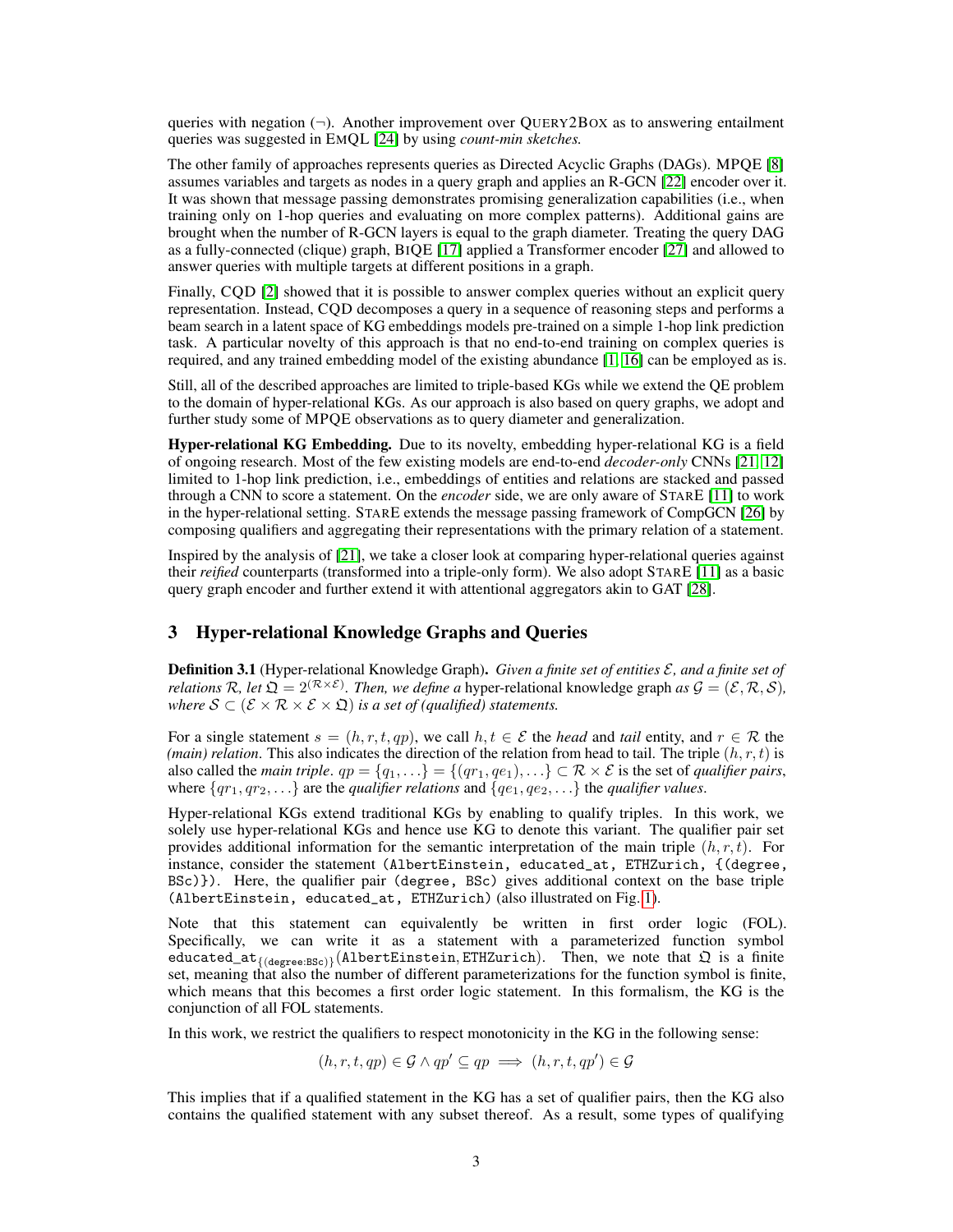information cannot be used, e.g., a qualifier indicating that a relation does not hold (i.e., negation). This breaks monotonicity since the existence of such a statement would further imply the existence of that statement without the qualifier, leading to contradiction.

We define a hyper-relational query on a hyper-relational KG as follows:<sup>[4](#page-3-0)</sup>

**Definition 3.2** (Hyper-relational Query). Let V be a set of variable symbols, and TAR  $\in$  V a special *variable denoting the target of the query. Let*  $\mathcal{E}^+=\mathcal{E} \cup \mathcal{V}$ *. Then, any subset*  $Q$  *of*  $(\mathcal{E}^+\times\mathcal{R}\times\mathcal{E}^+\times\mathfrak{Q})$ *is a valid query if its induced graph 1) is a directed acyclic graph, 2) has a topological ordering in which all entities (in this context referred to as anchors) occur before all variables, and 3)* TAR *must be last in the topological orderings.*[5](#page-3-1)

The **answers**  $A_G(Q)$  to the query Q are the entities  $e \in \mathcal{E}$  that can be assigned to TAR, for which there exist a variable assignment for all other variables occurring in the query graph, such that the instantiated query graph is a subgraph of the complete graph  $\mathcal{G}$ .

From our definition of KG, queries, and the monotonicity requirement, we can derive that adding more qualifiers to the *statements* of a query can only reduce the set of possible answers to the query. The theorem and its proof can be found in the supplementary material.

In real-world KGs, information is nearly always incomplete [\[15\]](#page-10-11). Hence, in this work, we will answer hyper-relational queries on KGs, but in the specific setting where both entities and statements are missing from the KG.

**Problem Definition.** Given the incomplete KG  $\mathcal{G}$  (part of the not available complete KG  $\hat{\mathcal{G}}$ ) and a query Q. Rank all entities in  $\mathcal G$  such that answers to the query, if it were asked in the context of the complete KG  $\hat{G}$ , are at the top of the ranking.

Since the given KG is not complete, we cannot solve this problem directly as a graph matching problem as usually done in databases. Instead, we compute a latent representation of the query, such that it is close to the embeddings of entities which are the correct answers to the query.

## 4 Model Description

Our model is not trained directly on the KG, but rather with a set of queries sampled from it (see Section [5.1\)](#page-4-0). Hence, to describe our model, we consider a query  $Q \subset (\mathcal{E}^+ \times \mathcal{R} \times \mathcal{E}^+ \times \mathfrak{Q})$ , and describe how we learn to represent it.

Our model learns representations for entities and the special symbols ({VAR, TAR}),  $\hat{\mathbf{E}} \in \mathbb{R}^{(|\mathcal{E}|+2) \times d}$ , and relation representations  $\mathbf{R} \in \mathbb{R}^{2|\mathcal{R}| \times d}$ , where d is a hyper-parameter indicating the embedding dimension. There are two representations for each relation. For a statement  $s = (h, r, t, qp) \in Q$ , one is used for computing "forward" messages from  $h \to t$ , and the other one to compute "backward" messages from  $h \leftarrow t$ . In other words, we also learn representations for the inverse relation  $r^{-1}$ .

We encode the query graph using a sequence of STARE layers  $[11]$ . First, we select from E the embeddings needed. These are the ones for all entities in the query, VAR if the query has internal variables, and TAR. These are put in  $E$ , which has one copy of VAR for each unique variable in  $Q$ .

Each layer enriches the entity and relation representations  $E, R$  to  $E', R'$  as follows: For each query statement  $s = (h, r, t, qp) \in Q$ , we compute messages  $m_{h\rightarrow t, r, qp}$  and  $m_{h\leftarrow t, r^{-1}, qp}$ . For brevity, we only describe  $m_{h\to t,r,qp}$ , the other direction works analogously. We begin by composing the representations of the components of each qualifier pair  $q_i = (qr_i, qe_i) \in Q$  into a single representation:  $\mathbf{h}_{\mathbf{q_i}} = \gamma_q(\mathbf{E}[qe_i], \mathbf{R}[qr_i]),$  where  $\gamma_q$  denotes a composition function [\[26\]](#page-10-10), e.g., the Hadamard product, and we use  $X[y]$  to indicate the representation of y in X. Next, we aggregate all qualifier pair representations for  $qp$ , as well as the representation of the main relation  $r$  into a qualified relation representation using an aggregation function  $\phi_r$ :  $\mathbf{h_{r,qp}} = \phi_r(\mathbf{R}[r], \{\mathbf{h_{q_i}}\}_{q_i \in qp})$ . For  $\phi_r$  we experiment with a simple sum aggregation, and an attention mechanism. To obtain a message  $m_{h\rightarrow t,r,qp}$ , the qualified relation representation is further composed with the source entity representation  $\mathbf{E}[\hat{h}]$  using another composition function  $\gamma_r$ . The result gets linearly transformed

<span id="page-3-1"></span><span id="page-3-0"></span><sup>&</sup>lt;sup>4</sup>The queries considered here are a subset of SPARQL\* basic graph pattern queries.

<sup>5</sup>These requirements are common in the literature, and usually stated with formal logic, but not a strict requirement for our approach. See the supplement for more information.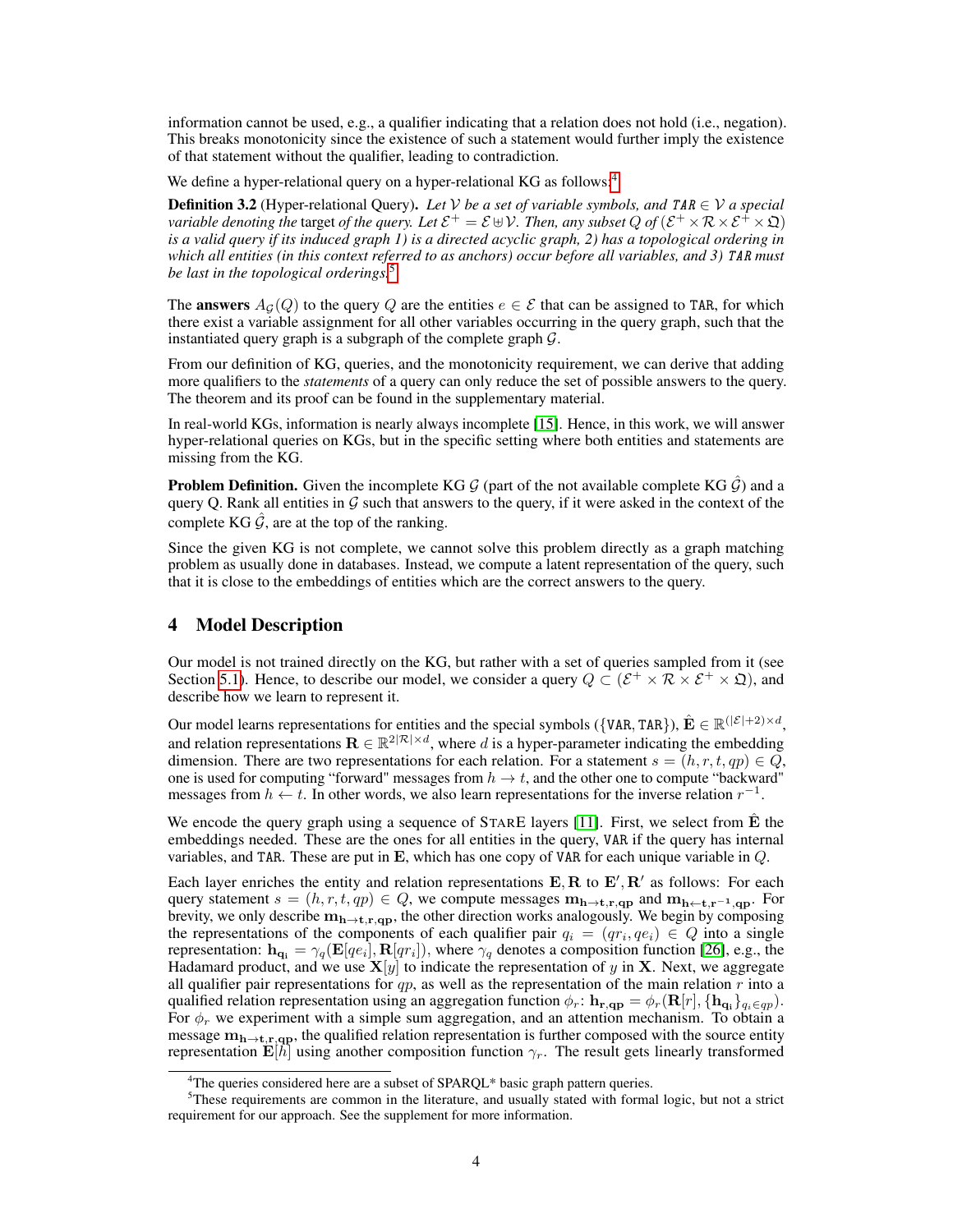

<span id="page-4-2"></span>Figure 2: The hyper-relational formulas and their graphical structures. The qualifier pairs attached to each edge may vary in  $(0..n)$ ; for visualization purposes we represent them as a single pair. We also allow qualifiers to exist only on *certain* edges of a query, i.e., not all edges necessarily contain them.

by  $W_{\rightarrow}$ , a layer specific trainable parameter:  $m_{h\rightarrow t,r,qp} = W_{\rightarrow} \gamma_r(E[h], h_{r,qp})$ . Inverse relations use a separate weight W ←. Next, we aggregate all incoming messages  $\bf{a_{t,→}} = \phi_m(\{m_{h\to t',r,qp} \mid$  $(h, r, t', qp) \in Q, t = t'$ ) using a message aggregation function  $\phi_m$ , e.g., a (weighted) sum. Besides computing these message aggregates in each direction, we also compute a self-loop update  $\mathbf{a}_{\mathbf{e},\lozenge} = \mathbf{W}_{\lozenge} \gamma_r(\mathbf{e}, \mathbf{r}_{\lozenge})$ , where  $\mathbf{W}_{\lozenge}$ ,  $\mathbf{r}_{\lozenge}$  are trainable parameters. The updated entity representation is then obtained as the average over both directions and the self loop, with an additional activation  $\sigma$ applied to it:  $\mathbf{E}'[e] = \sigma \left( \frac{1}{3} (\mathbf{a}_{\mathbf{e}, \circlearrowleft} + \mathbf{a}_{\mathbf{e}, \leftrightarrow}) \right)$  Finally, the relation representations are updated by a linear transformation  $\mathbf{R}'[r] = \mathbf{W}_r \mathbf{R}[r]$ , where  $\mathbf{W}_r$  is a layer specific trainable weight.

After applying multiple STARE layers, we obtain enriched node representations E<sup>∗</sup> for all nodes in the query graph. As final query representation  $x_Q$ , we aggregate all node representations of the query graph,  $\mathbf{x_Q} = \phi_q(\{\mathbf{E}^*[e] \mid e \in \mathcal{E}^+ \land ((e, r, t, qp) \in Q \lor (h, r, e, qp) \in Q)\})$ , with  $\phi_q$  denoting an aggregation function, e.g., the sum. Alternatively, we only select the final representation of the unique target node,  $x_Q = \bar{E}^*$  [TAR]. To score answer entity candidates, we use the similarity of the query representation and the entity representation, i.e.,  $score(Q, e) = sim(\mathbf{x_Q}, \mathbf{E}^*[e])$ , for a simple vector similarity function, such as the dot product, or cosine similarity.

We designate the described model as STARQE (*Query Embedding for RDF Star Graphs*) since RDF\* is one of the most widely adopted standards for hyper-relational KGs.

## 5 Experiments

In this section, we empirically evaluate the performance of query answering over hyper-relational KGs. We design experiments to tackle the following research questions: RQ1) Does query answering performance benefit from qualifiers? RQ2) What are the generalization capabilities of hyper-relational query answering? RQ3) Does query answering performance depend on the physical representation of a hyper-relational KG, i.e., *reification*?

### <span id="page-4-0"></span>5.1 Dataset

Existing QE datasets based on Freebase [\[25\]](#page-10-12) and NELL [\[7\]](#page-9-5) are not applicable in our case since their underlying KGs are strictly triple-based. Thus, we design a new hyper-relational QE dataset based on WD50K [\[11\]](#page-9-4)<sup>[6](#page-4-1)</sup> comprised of Wikidata statements, with varying numbers of qualifiers.

WD50K QE. We introduce hyper-relational variants of 7 query patterns commonly used in the related work [\[13,](#page-10-0) [20,](#page-10-1) [2,](#page-9-0) [24\]](#page-10-6) where each edge can have [0, n] qualifier pairs. The patterns contain *projection* queries (designated with -p), *intersection* queries (designated with -i), and their combinations (cf. Fig. [2\)](#page-4-2). Note that the simplest 1p pattern corresponds to a well-studied link prediction task. Qualifiers enable more flexibility in query pattern construction, i.e., we further modify formulas by conditioning the existence of qualifiers and their amount over a particular edge. We include dataset statistics and further details as to dataset construction in the supplementary material.

These formulas are then translated to the SPARQL\* format [\[14\]](#page-10-5) and used to retrieve materialized query graphs from specific graph splits. Following existing work, we make sure that validation and test queries contain at least one edge unseen in the training queries, such that evaluated models have to predict new links in addition to query answering. As we are in the transductive setup where all

<span id="page-4-1"></span> $6$ This dataset is available under CC BY 4.0.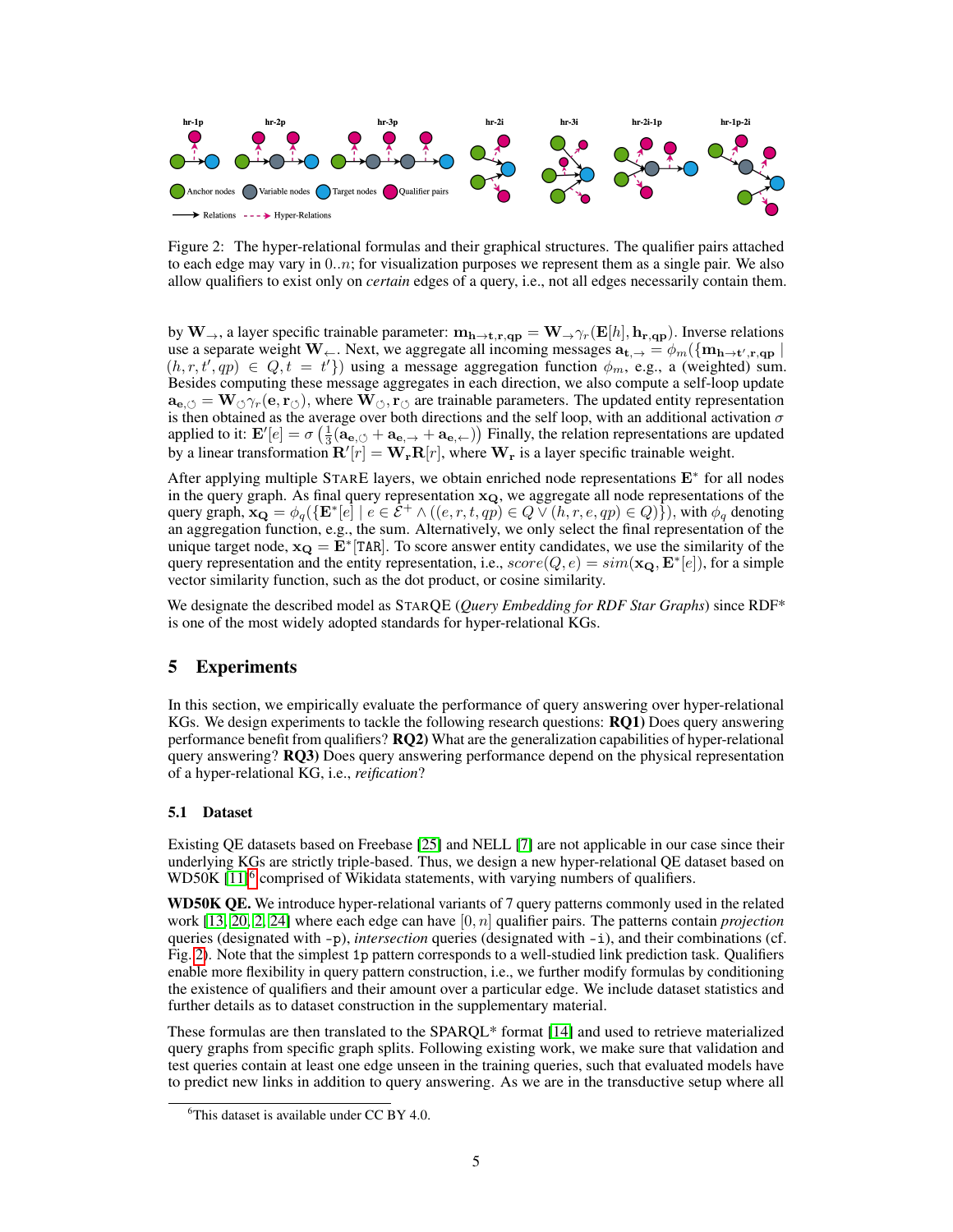

<span id="page-5-0"></span>Figure 3: Example of a reification process: An original hr-2p query pattern (left) is reified by the means of *standard RDF reification* (right). Note the change of the graph topology: the reified variant has two auxiliary nodes, three new pre-defined relation types, and original edge types became nodes connected via the rdf:predicate edge. The distance between the anchor and target increased, too.

entities and relation types have to be seen in training, we also ensure this for all entity and relation types appearing in qualifiers.

Due to the (current) lack of standardized data storage format for hyper-relational (RDF\*) graphs in graph databases, particular implementations of RDF\* employ *reification*, i.e, transformation of hyper-relational statements as defined in Section [3](#page-2-0) to plain triples. Reification approaches [\[10\]](#page-9-6) introduce auxiliary virtual nodes, new relation types, turn relations into nodes, and might dramatically change the original graph topology. An example of a *standard RDF reification* [\[6\]](#page-9-7) in Fig. [3](#page-5-0) transforms an original hr-2p query with three nodes, two edges, and two qualifier pairs into a new graph with nine nodes and eight edges with rigidly defined edge types.

However, the logical interpretation of a query remains the same. Therefore, we want hyper-relational QE models to be robust to the underlying graph topology. For this reason, we ship dataset queries in both formats, i.e., hyper-relational RDF\* and reified with triples, and study the performance difference in a dedicated experiment.

#### 5.2 Evaluation Protocol

In all experiments, we evaluate the model in the rank-based evaluation setting. Each query is encoded into a query embedding vector  $x_q \in \mathbb{R}$ . We compute a similarity score  $sim(\mathbf{x}_q, \mathbf{E}[e])$  between the query embedding and the entity representation for each entity  $e \in \mathcal{E}$ . The rank  $r \in \mathbb{N}^+$  of an entity is its position in the list of entities sorted decreasingly by score. We compute *filtered* ranks [\[5\]](#page-9-8), i.e., while computing the rank of a correct entity, we ignore the scores of other correct entities. We resolve exactly equal scores using the *realistic rank* [\[4\]](#page-9-9), i.e., all entities with equal score obtain the rank of the average of the first and last position.

Given a set of individual ranks  $\{r_i\}_{i=1}^n$ , we aggregate them into a single-figure measure using several different aggregation measures: The Hits@k (H@k) metric measures the frequency of ranks at most  $k \in \mathbb{N}^+$ , i.e.,  $H@k = \frac{1}{n} \sum \mathbb{I}[r_i \leq k]$ , with  $\mathbb{I}$  denoting the indicator function. H@k lies between zero and one, with larger values showing better performance. The Mean Reciprocal Rank (MRR) is the (arithmetic) mean over the reciprocal ranks, i.e.,  $MRR = \frac{1}{n} \sum_{i} r_i^{-1}$ , with a value range of  $(0, 1]$ , and larger values indicating better results. It can be equivalently interpreted as the inverse harmonic mean over all ranks, and thus is stronger influenced by smaller ranks.

Since the size of the answer set of queries varies greatly, $\tau$  queries with large answer sets would strongly influence the overall score compared to very specific queries with a single entity as answer. In contrast to rank-based evaluation in existing QE work, we propose to weight each rank in the aforementioned averages by the inverse cardinality of the answer set to compensate for their imbalance. Thereby, each query contributes an equal proportion to the final score.

<span id="page-5-1"></span><sup>&</sup>lt;sup>7</sup> For, e.g.,  $hr-2p$  we observe a maximum answer set cardinality of 1,351, while the upper quartile is only 3.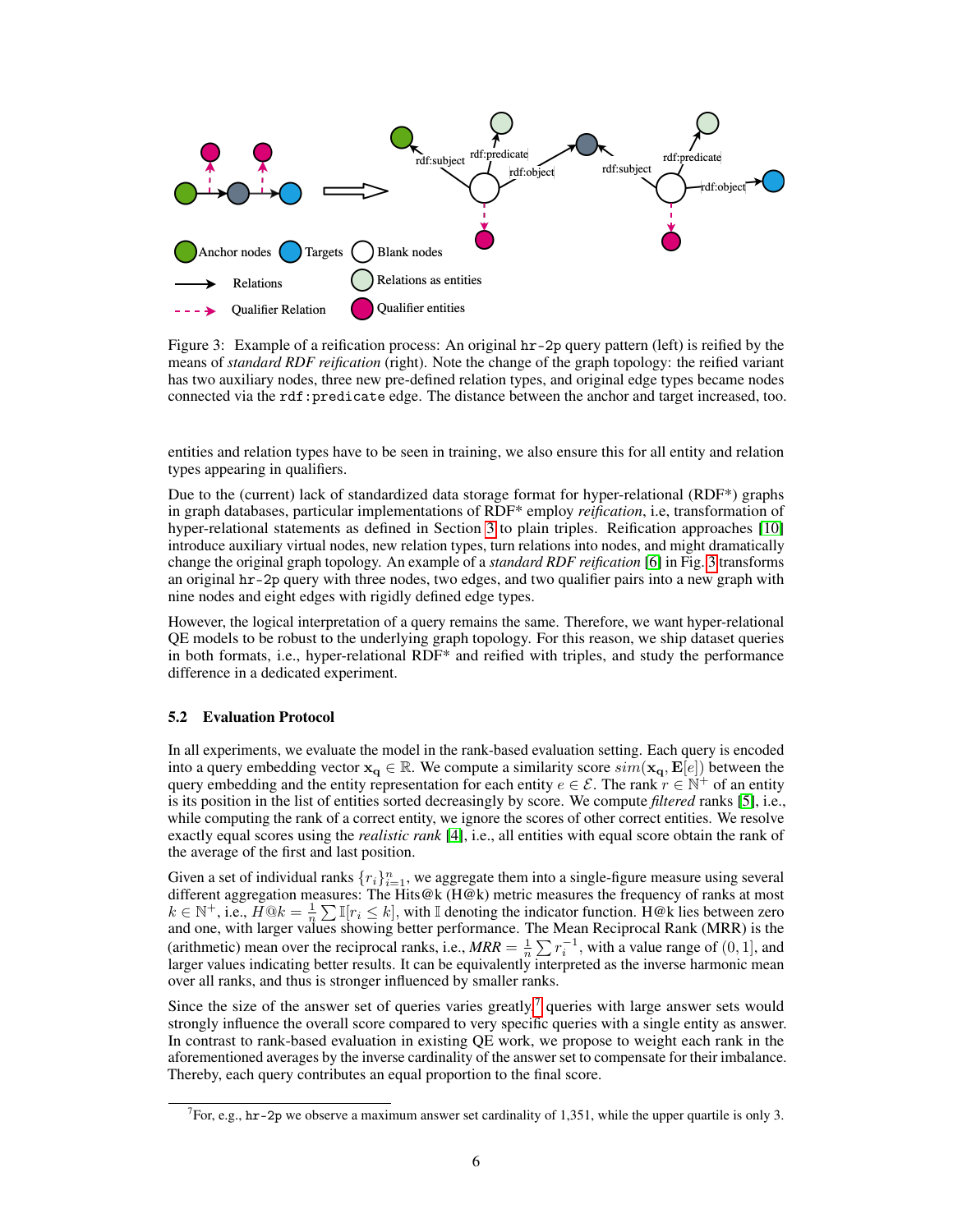<span id="page-6-1"></span>

| Pattern            | 1p    | 2p                                                 | 3p    | 2i              | 3i    | $2i-1p$ | $1p-2i$ |  |
|--------------------|-------|----------------------------------------------------|-------|-----------------|-------|---------|---------|--|
|                    |       |                                                    |       | Hits $@10 (\%)$ |       |         |         |  |
| StarQE             | 51.72 | 51.20                                              | 65.50 | 77.78           | 92.64 | 61.81   | 81.60   |  |
| <b>Base Triple</b> | 45.04 | 12.76                                              | 24.66 | 69.74           | 91.74 | 16.77   | 40.67   |  |
| Reification        | 55.17 | 63.65<br>80.49<br>81.25<br>61.05<br>50.86<br>95.31 |       |                 |       |         |         |  |
| Zero Layers        | 44.93 | 29.94<br>38.45<br>67.79<br>90.66<br>35.48<br>47.85 |       |                 |       |         |         |  |
|                    |       |                                                    |       | MRR $(\%)$      |       |         |         |  |
| StarQE             | 30.98 | 44.13                                              | 52.96 | 63.14           | 83.78 | 55.20   | 71.52   |  |
| <b>Base Triple</b> | 22.25 | 6.73                                               | 14.05 | 48.01           | 74.52 | 8.16    | 22.23   |  |
| Reification        | 34.78 | 43.42                                              | 50.77 | 61.01           | 85.17 | 49.09   | 64.21   |  |
| <b>Zero Layers</b> | 27.55 | 19.10                                              | 21.25 | 50.27           | 80.62 | 24.49   | 30.04   |  |

Table 1: Query answering performance of STARQE and the baselines when training on all hyperrelational query patterns. We omit the hr- prefix for brevity.

#### 5.3 Hyper-relational Query Answering

As we are the first to introduce the problem of hyper-relational query answering, there is no established baseline available at of the time of writing. Hence, we compare our method to several strong baselines.

**Implementation.** We implement  $\text{STARQE}^8$  $\text{STARQE}^8$  and other baselines in PyTorch [\[18\]](#page-10-13) (MIT License). We run a hyperparameter optimization (HPO) pipeline on a validation set for each model and report the best setup in the supplementary materials. All experiments are run on single NVidia GTX 1080 Ti or RTX 2080 Ti GPU. The machines in the internal clusters had between 12 and 32 CPUs, but these and the main memory had low utilization rates.

**Base Triple.** For the first baseline, we thoroughly remove all qualifiers from the hyper-relational statements in the query graph keeping just the base triples  $(h, r, t)$ . Thus, we can investigate whether it is vital to consider the additional signal of qualifiers to answer the queries correctly or whether the bare triples are already sufficient. Notice that we still use the exact same query graphs as in other experiments, but remove the qualifiers upon loading. The set of targets for these queries remains unchanged, e.g., having a hyper-relational query from Fig. [1](#page-1-1) we drop the (degree:BSc) qualifier but still have only ETHZurich as a correct answer. Otherwise, the triple-only queries that often have more correct answers would make the results incomparable.

Reification. For the second setting, we convert the hyper-relational query graph to plain triples via reification as described in Section [5.1.](#page-4-0) Here, we investigate whether STARQE is able to produce the same semantic interpretation of a topologically different query. Note that, while conceptually the default relation enrichment mechanism of STARQE resembles *singleton property reification* [\[10\]](#page-9-6), its semantic interpretation is equivalent to *standard RDF reification.*

Zero Layers. As an additional baseline, we consider a model akin to *bag-of-words*, which trains entity and relation embeddings but does not employ any message passing step before graph aggregation.

### Discussion.

The results shown in Table [1](#page-6-1) indicate that STARQE, in general, is able to tackle hyper-relational queries of varying complexity. That is, the performance on complex intersection and projection queries is often higher than that of a simple link prediction  $(hr-1p)$ . Particularly, queries with intersections (−i) demonstrate outstanding accuracy. Importantly, MRR values are relatively close to Hits@10 which means that more precise measures like Hits@3 and Hits@1 retain good performance (we provide a detailed breakdown in the supplementary materials).

To investigate if this performance could be attributed to the impact of qualifiers, we run a *Base Triple* baseline. The results suggest that qualifiers play an especially important role in projection (−p) queries as the performance gaps reach, e.g., more than 40 Hits@10 points on 3p queries. We hypothesize this can be explained by the fact that qualifiers also effectively reduce the size of intermediate variable answers, and our qualifier-aware encoder can capture that.

<span id="page-6-0"></span><sup>8</sup> <https://github.com/DimitrisAlivas/StarQE>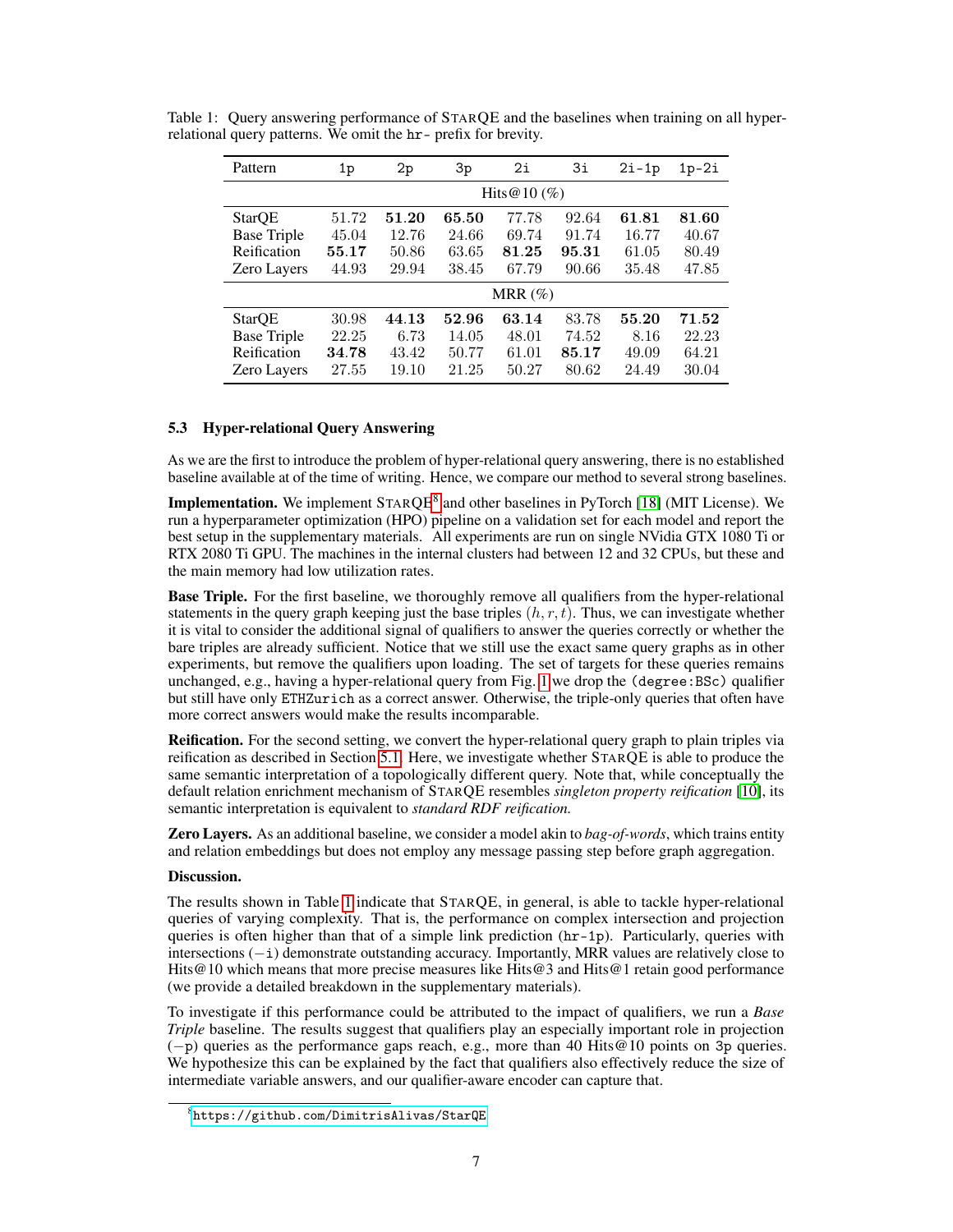| <b>Evaluation Style</b> | 1p    | 2p    | 3p    | 2i              | Зi    | $2i-1p$ | $1p-2i$ |
|-------------------------|-------|-------|-------|-----------------|-------|---------|---------|
|                         |       |       |       | Hits $@10 (\%)$ |       |         |         |
| StarE-like              | 51.72 | 51.20 | 65.50 | 77.78           | 92.64 | 61.81   | 81.60   |
| O <sub>2</sub> B-like   | 55.44 | 51.10 | 66.39 | 78.79           | 94.20 | 57.49   | 80.49   |
| emQL-like               | 50.10 | 16.45 | 44.36 | 75.86           | 93.55 | 6.79    | 62.80   |
| MPQE-like               | 48.48 | 12.57 | 34.19 | 83.04           | 96.32 | 14.75   | 61.02   |
| $MPOE-like + Reif$      | 58.43 | 12.02 | 31.14 | 83.77           | 97.22 | 13.50   | 50.92   |
|                         |       |       |       | MRR $(\%)$      |       |         |         |
| StarE-like              | 30.98 | 44.13 | 52.96 | 63.14           | 83.78 | 55.20   | 71.52   |
| O <sub>2</sub> B-like   | 33.04 | 41.99 | 51.71 | 61.72           | 83.49 | 44.24   | 67.04   |
| emOL-like               | 32.01 | 10.09 | 27.94 | 61.45           | 86.28 | 3.73    | 53.58   |
| MPQE-like               | 26.83 | 6.79  | 19.72 | 56.16           | 74.35 | 9.62    | 39.81   |
| $MPOE-like + Reif$      | 36.36 | 6.12  | 17.11 | 56.81           | 77.29 | 8.32    | 29.25   |

<span id="page-7-0"></span>Table 2: Results for the generalization experiment. Colored cells denote training query patterns for each style, e.g., in the EMQL-style we train only on 1p and 2i patterns and evaluate on all. We omit the hr- prefix of query patterns for brevity.

We observe a comparative performance running the *Reification* baseline. It suggests that our QE framework is robust to the underlying graph topology retaining the same logical interpretation of a complex query. We believe it is a promising sign of enabling hyper-relational query answering on a wide range of physical graph implementations.

Finally, we find that message passing layers are essential for maintaining high accuracy as the *Zero Layers* baseline lags far behind GNN-enabled models. One explanation for this observation can be that without message passing variable nodes do not receive any updates and are thus not "resolved" properly. To some extent counter-intuitively, we also observed that it does not make a large difference whether relation embeddings are included in the aggregation or not. Relatively high performance on 1p, 2i, 3i queries can be explained by their very specific *star-shaped* query pattern which is essentially 1-hop with multiple branches joining at the center node.

#### 5.4 Generalization

Following the related work, we experiment with how well our approach can generalize to complex query patterns if trained on simple ones. Note that below we understand all query patterns as hyperrelational, i.e., having the hr- prefix. There exist several styles for measuring generalization in the literature that we include in the experiment:

**Q2B-like.** The style is used by OUERY2BOX [\[20\]](#page-10-1) and assumes training only on 1p,  $2p$ ,  $3p$ ,  $2i$ ,  $3i$ queries while evaluating on two additional patterns 2i-1p, 1p-2i.

EmQL-like. The other approach proposed by EMQL [\[24\]](#page-10-6) employs only 1p, 2i patterns for training, using five more complex ones for evaluation.

**MPQE-like.** The hardest generalization setup used in MPQE  $[8]$  allows training only on 1p queries, i.e., vanilla link prediction, while all evaluation queries include unseen intersections and projections.

**MPOE-like**  $+$  **Reif.** To measure the impact of reification on generalization, we also run the experiment on reified versions of all query patterns. Similarly to *MPQE-like*, this setup allows training only on 1p reified pattern and evaluates the performance on other, more complex reified patterns.

#### Discussion.

Table [2](#page-7-0) summarizes the generalization results. As a reference point, we include the STARQE results in the no-generalization setup when training and evaluating on all query patterns, Generally, we observe that all setups generalise well on intersection queries  $(-i)$  even when training in the most restricted (1p) mode. The *Q2B-like* regime demonstrates appealing generalization capabilities on (2i-1p, 2p-1i), indicating that it is not necessary to train QE models on all available query types. Going to a fine-grained study of most impactful patterns, we, however, find that projection  $(-p)$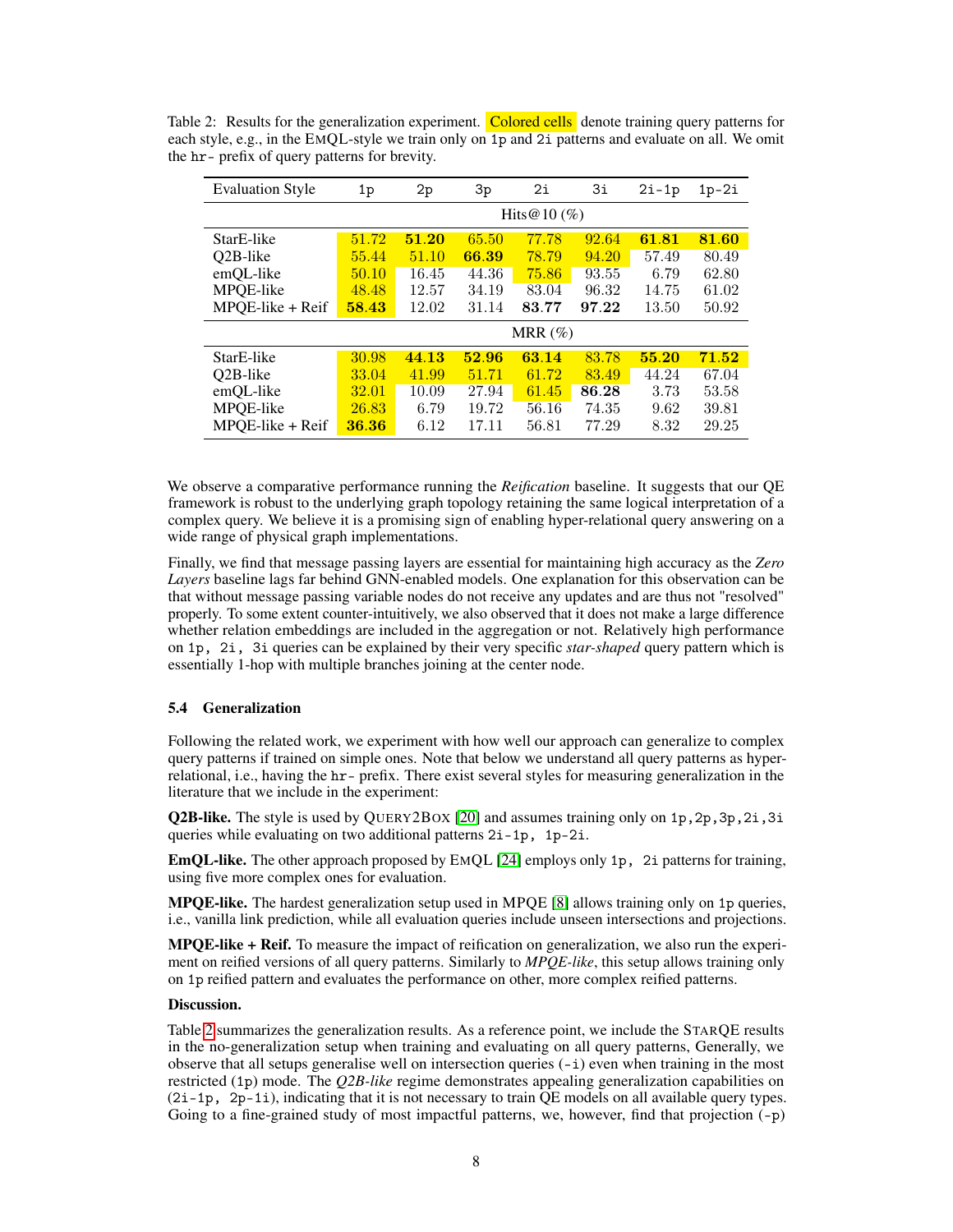patterns are rather important for generalization, as both *emQL* and *MPQE* styles dramatically fall behind in accuracy, especially in the MRR metric which indicates that higher precision results are impaired the most.

The *MPQE* style is clearly the hardest when having only one training pattern. The higher results on intersection  $(-i)$  patterns can be explained by a small cardinality of the answer set, i.e., qualifiers make a query very selective with very few possible answers. Finally, it appears that reification (*MPQE+ Reif*) impedes generalization capabilities and overall accuracy according to the MRR results. This can be explained by sophisticated graph topologies produced when reifying complex queries, and training only on 1p is not sufficient for such complex graphs.

## 6 Limitations & Future Work

In this section, we discuss limitations of the current work, and future research directions. The first limitation of our work is that we do not allow literal values like numbers, text, and time in our graph. This means that we cannot, for example, handle queries asking for people born in the year 1980. A future investigation could consider such values, and seemingly [\[30\]](#page-11-4) it should be possible to incorporate these into GNN models as node features.

Secondly, our work assumes monotonicity of the qualifiers. Working without this assumption is an interesting future direction. Thirdly, there are several other logical operators we could include. Not only negation (which could be included as a qualifier), but also disjunctions, cardinality constraints, etc. Another interesting next step is to allow for variables in more positions of the query. In this work, we only allow variables in the head and tail positions. Nonetheless, one can also formulate more general graph queries with variables in the qualifier value, and even in the relation position.

Moreover, the current work already allows for different query shapes compared to prior work because queries are not limited to DAGs (see supplementary materials for details). However, our work does not allow all shapes. Specifically, it is currently unclear how queries with cycles would behave. Besides, we also noticed, similar to other works, that queries with many hops are harder. This appears to be a similar issue to grasping long-range dependencies in sequences, and further investigation in this direction is required.

One more aspect to be looked at are the many operators and possibilities which query languages like SPARQL have. For example, queries including paths, aggregations, sub-queries, filters on literals, etc. Further research work is also needed in the domain of explainability. The system does currently produce an answer without providing an explanation. One potential solution is to not only look for the target of the query, but also provide answers for the intermediate variables.

A final interesting research direction is the use of approximate query answering for the creation of query plans. If an set of likely correct answers can be determined fast, this information could be used to choose a more optimal plan for exact query execution.

## 7 Conclusion

In this work, we have studied and addressed the extension of the multi-hop logical reasoning problem to hyper-relational KGs. We touched upon the theoretical considerations of having qualifiers in the context of query answering and discussed the effects it can have on query answering such as cardinality of the answer set. We also proposed the first hyper-relational QE model, STARQE, based on a Graph Neural Network encoder to work in this new setup. Further, we introduced a new dataset, WD50K QE, with hyper-relational variants of 7 well studied query patterns and analysed the performance of our models on each of them individually and on average. Our results suggest that qualifiers indeed help to obtain more accurate answers compared to triple-only graphs. We also demonstrate the robustness of our approach to particular concrete implementations of hyper-relational graphs in graph databases that often involve reification. Finally, we evaluate generalisation capabilities of our model in various settings and find that it is able to accurately answer unseen patterns.

Potential negative societal impacts of this work. As with all technologies that attempt to derive new information from existing one, there could be both negative and positive impacts of the technology. For example, approximate query answering could be used for drug re-purposing , but it could, in principle, also be used by an oppressive government to predict information about people.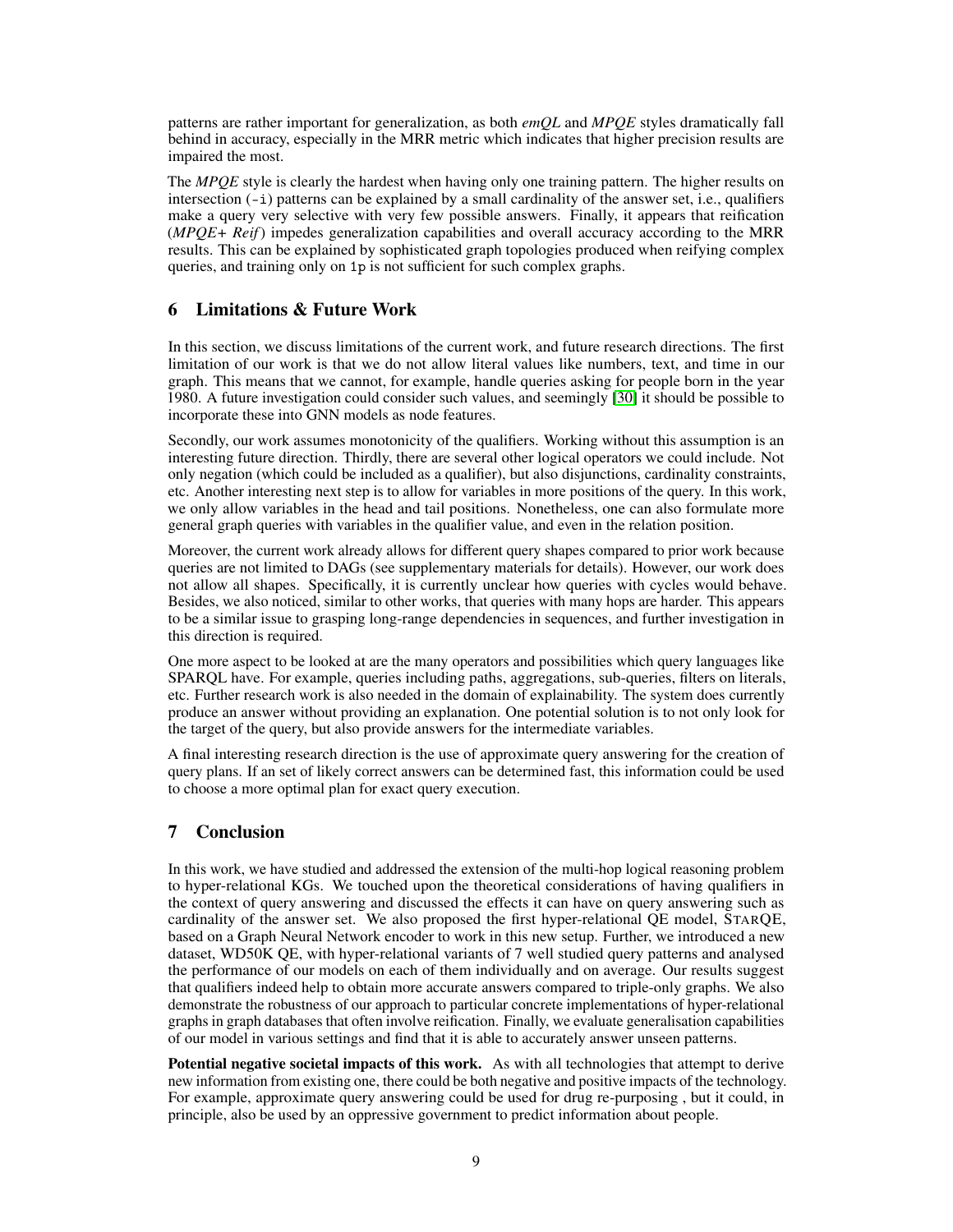A further issue is the assumption of this and related techniques that the data used for training only contains true facts. If this data is (intentionally) biased or erroneous to start with, further biased or wrong information will be derived, which could lead to harmful conclusions and decisions. Besides, even if the input data to the system is correct, the system could due to its imperfections still derive incorrect answers to queries, which might, again lead to wrong conclusions. Hence, users of this technology must be made aware that answers to their queries are always approximate, and this technology ought not to be used in a process where correctness is critical.

### References

- <span id="page-9-2"></span>[1] M. Ali, M. Berrendorf, C. T. Hoyt, L. Vermue, M. Galkin, S. Sharifzadeh, A. Fischer, V. Tresp, and J. Lehmann. Bringing light into the dark: A large-scale evaluation of knowledge graph embedding models under a unified framework. *CoRR*, abs/2006.13365, 2020.
- <span id="page-9-0"></span>[2] E. Arakelyan, D. Daza, P. Minervini, and M. Cochez. Complex query answering with neural link predictors. In *International Conference on Learning Representations*, 2021. URL [https:](https://openreview.net/forum?id=Mos9F9kDwkz) [//openreview.net/forum?id=Mos9F9kDwkz](https://openreview.net/forum?id=Mos9F9kDwkz).
- <span id="page-9-11"></span>[3] C. Berge. *Hypergraphs: combinatorics of finite sets*, volume 45. Elsevier, 1984.
- <span id="page-9-9"></span>[4] M. Berrendorf, E. Faerman, L. Vermue, and V. Tresp. Interpretable and fair comparison of link prediction or entity alignment methods with adjusted mean rank. *CoRR*, abs/2002.06914, 2020. URL <https://arxiv.org/abs/2002.06914>.
- <span id="page-9-8"></span>[5] A. Bordes, N. Usunier, A. García-Durán, J. Weston, and O. Yakhnenko. Translating embeddings for modeling multi-relational data. In C. J. C. Burges, L. Bottou, Z. Ghahramani, and K. Q. Weinberger, editors, *Advances in Neural Information Processing Systems 26: 27th Annual Conference on Neural Information Processing Systems 2013. Proceedings of a meeting held December 5-8, 2013, Lake Tahoe, Nevada, United States*, pages 2787–2795, 2013.
- <span id="page-9-7"></span>[6] D. Brickley, R. V. Guha, and B. McBride. RDF schema 1.1. *W3C recommendation*, 25: 2004–2014, 2014.
- <span id="page-9-5"></span>[7] A. Carlson, J. Betteridge, B. Kisiel, B. Settles, E. R. H. Jr., and T. M. Mitchell. Toward an architecture for never-ending language learning. In M. Fox and D. Poole, editors, *Proceedings of the Twenty-Fourth AAAI Conference on Artificial Intelligence, AAAI 2010, Atlanta, Georgia, USA, July 11-15, 2010*. AAAI Press, 2010.
- <span id="page-9-1"></span>[8] D. Daza and M. Cochez. Message passing query embedding. In *ICML Workshop - Graph Representation Learning and Beyond*, 2020. URL <https://arxiv.org/abs/2002.02406>.
- <span id="page-9-10"></span>[9] F. Erxleben, M. Günther, M. Krötzsch, J. Mendez, and D. Vrandecic. Introducing wikidata to the linked data web. In P. Mika, T. Tudorache, A. Bernstein, C. Welty, C. A. Knoblock, D. Vrandecic, P. Groth, N. F. Noy, K. Janowicz, and C. A. Goble, editors, *The Semantic Web - ISWC 2014 - 13th International Semantic Web Conference, Riva del Garda, Italy, October 19-23, 2014. Proceedings, Part I*, volume 8796 of *Lecture Notes in Computer Science*, pages 50–65. Springer, 2014. doi: 10.1007/978-3-319-11964-9\\_4. URL [https://doi.org/10.](https://doi.org/10.1007/978-3-319-11964-9_4) [1007/978-3-319-11964-9\\_4](https://doi.org/10.1007/978-3-319-11964-9_4).
- <span id="page-9-6"></span>[10] J. Frey, K. Müller, S. Hellmann, E. Rahm, and M. Vidal. Evaluation of metadata representations in RDF stores. *Semantic Web*, 10(2):205–229, 2019.
- <span id="page-9-4"></span>[11] M. Galkin, P. Trivedi, G. Maheshwari, R. Usbeck, and J. Lehmann. Message passing for hyperrelational knowledge graphs. In B. Webber, T. Cohn, Y. He, and Y. Liu, editors, *Proceedings of the 2020 Conference on Empirical Methods in Natural Language Processing, EMNLP 2020, Online, November 16-20, 2020*, pages 7346–7359. Association for Computational Linguistics, 2020.
- <span id="page-9-3"></span>[12] S. Guan, X. Jin, J. Guo, Y. Wang, and X. Cheng. Neuinfer: Knowledge inference on n-ary facts. In *Proceedings of the 58th Annual Meeting of the Association for Computational Linguistics*, pages 6141–6151, 2020.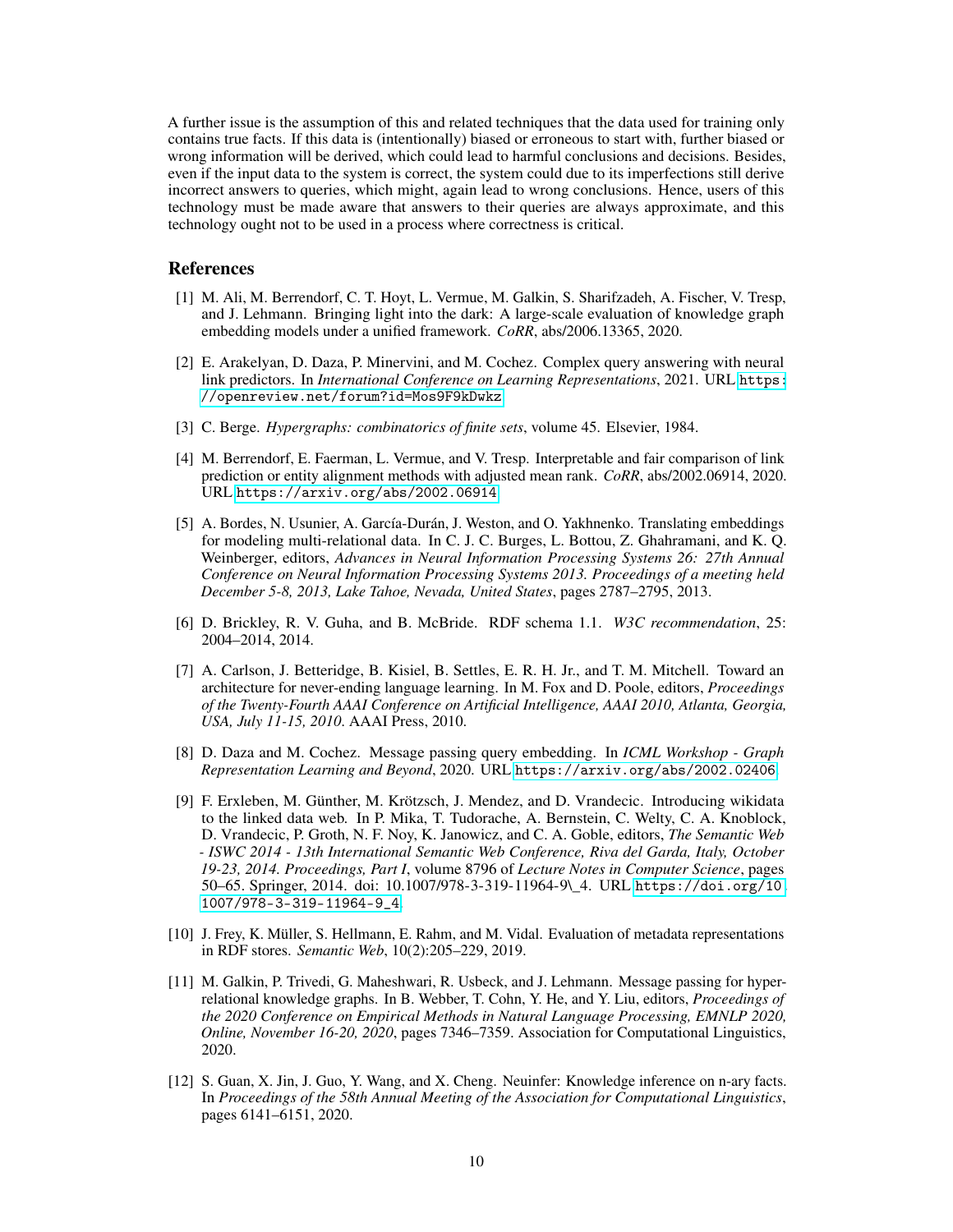- <span id="page-10-0"></span>[13] W. L. Hamilton, P. Bajaj, M. Zitnik, D. Jurafsky, and J. Leskovec. Embedding logical queries on knowledge graphs. In S. Bengio, H. M. Wallach, H. Larochelle, K. Grauman, N. Cesa-Bianchi, and R. Garnett, editors, *Advances in Neural Information Processing Systems 31: Annual Conference on Neural Information Processing Systems 2018, NeurIPS 2018, December 3-8, 2018, Montréal, Canada*, pages 2030–2041, 2018.
- <span id="page-10-5"></span>[14] O. Hartig. Foundations of RDF\* and SPARQL\*:(an alternative approach to statement-level metadata in RDF). In *AMW 2017 11th Alberto Mendelzon International Workshop on Foundations of Data Management and the Web, Montevideo, Uruguay, June 7-9, 2017.*, volume 1912. Juan Reutter, Divesh Srivastava, 2017.
- <span id="page-10-11"></span>[15] A. Hogan, E. Blomqvist, M. Cochez, C. d'Amato, G. de Melo, C. Gutierrez, J. E. L. Gayo, S. Kirrane, S. Neumaier, A. Polleres, R. Navigli, A.-C. N. Ngomo, S. M. Rashid, A. Rula, L. Schmelzeisen, J. Sequeda, S. Staab, and A. Zimmermann. Knowledge graphs, 2021.
- <span id="page-10-8"></span>[16] S. Ji, S. Pan, E. Cambria, P. Marttinen, and P. S. Yu. A survey on knowledge graphs: Representation, acquisition and applications. *CoRR*, abs/2002.00388, 2020.
- <span id="page-10-3"></span>[17] B. Kotnis, C. Lawrence, and M. Niepert. Answering complex queries in knowledge graphs with bidirectional sequence encoders. *CoRR*, abs/2004.02596, 2020.
- <span id="page-10-13"></span>[18] A. Paszke, S. Gross, F. Massa, A. Lerer, J. Bradbury, G. Chanan, T. Killeen, Z. Lin, N. Gimelshein, L. Antiga, A. Desmaison, A. Köpf, E. Yang, Z. DeVito, M. Raison, A. Tejani, S. Chilamkurthy, B. Steiner, L. Fang, J. Bai, and S. Chintala. Pytorch: An imperative style, high-performance deep learning library. In *Advances in Neural Information Processing Systems 32: Annual Conference on Neural Information Processing Systems 2019, NeurIPS 2019, December 8-14, 2019, Vancouver, BC, Canada*, pages 8024–8035, 2019.
- <span id="page-10-2"></span>[19] H. Ren and J. Leskovec. Beta embeddings for multi-hop logical reasoning in knowledge graphs. In H. Larochelle, M. Ranzato, R. Hadsell, M. Balcan, and H. Lin, editors, *Advances in Neural Information Processing Systems 33: Annual Conference on Neural Information Processing Systems 2020, NeurIPS 2020, December 6-12, 2020, virtual*, 2020.
- <span id="page-10-1"></span>[20] H. Ren, W. Hu, and J. Leskovec. Query2box: Reasoning over knowledge graphs in vector space using box embeddings. In *8th International Conference on Learning Representations, ICLR 2020, Addis Ababa, Ethiopia, April 26-30, 2020*. OpenReview.net, 2020. URL [https:](https://openreview.net/forum?id=BJgr4kSFDS) [//openreview.net/forum?id=BJgr4kSFDS](https://openreview.net/forum?id=BJgr4kSFDS).
- <span id="page-10-9"></span>[21] P. Rosso, D. Yang, and P. Cudré-Mauroux. Beyond triplets: hyper-relational knowledge graph embedding for link prediction. In *Proceedings of The Web Conference 2020*, pages 1885–1896, 2020.
- <span id="page-10-7"></span>[22] M. Schlichtkrull, T. N. Kipf, P. Bloem, R. Van Den Berg, I. Titov, and M. Welling. Modeling relational data with graph convolutional networks. In *European semantic web conference*, pages 593–607. Springer, 2018.
- <span id="page-10-4"></span>[23] F. M. Suchanek, G. Kasneci, and G. Weikum. Yago: a core of semantic knowledge. In *Proceedings of the 16th international conference on World Wide Web*, pages 697–706, 2007.
- <span id="page-10-6"></span>[24] H. Sun, A. O. Arnold, T. Bedrax-Weiss, F. Pereira, and W. W. Cohen. Faithful embeddings for knowledge base queries. In H. Larochelle, M. Ranzato, R. Hadsell, M. Balcan, and H. Lin, editors, *Advances in Neural Information Processing Systems 33: Annual Conference on Neural Information Processing Systems 2020, NeurIPS 2020, December 6-12, 2020, virtual*, 2020.
- <span id="page-10-12"></span>[25] K. Toutanova and D. Chen. Observed versus latent features for knowledge base and text inference. In *Proceedings of the 3rd Workshop on Continuous Vector Space Models and their Compositionality*, pages 57–66, Beijing, China, July 2015. Association for Computational Linguistics. doi: 10.18653/v1/W15-4007. URL [https://www.aclweb.org/anthology/](https://www.aclweb.org/anthology/W15-4007) [W15-4007](https://www.aclweb.org/anthology/W15-4007).
- <span id="page-10-10"></span>[26] S. Vashishth, S. Sanyal, V. Nitin, and P. P. Talukdar. Composition-based multi-relational graph convolutional networks. In *8th International Conference on Learning Representations, ICLR 2020, Addis Ababa, Ethiopia, April 26-30, 2020*. OpenReview.net, 2020.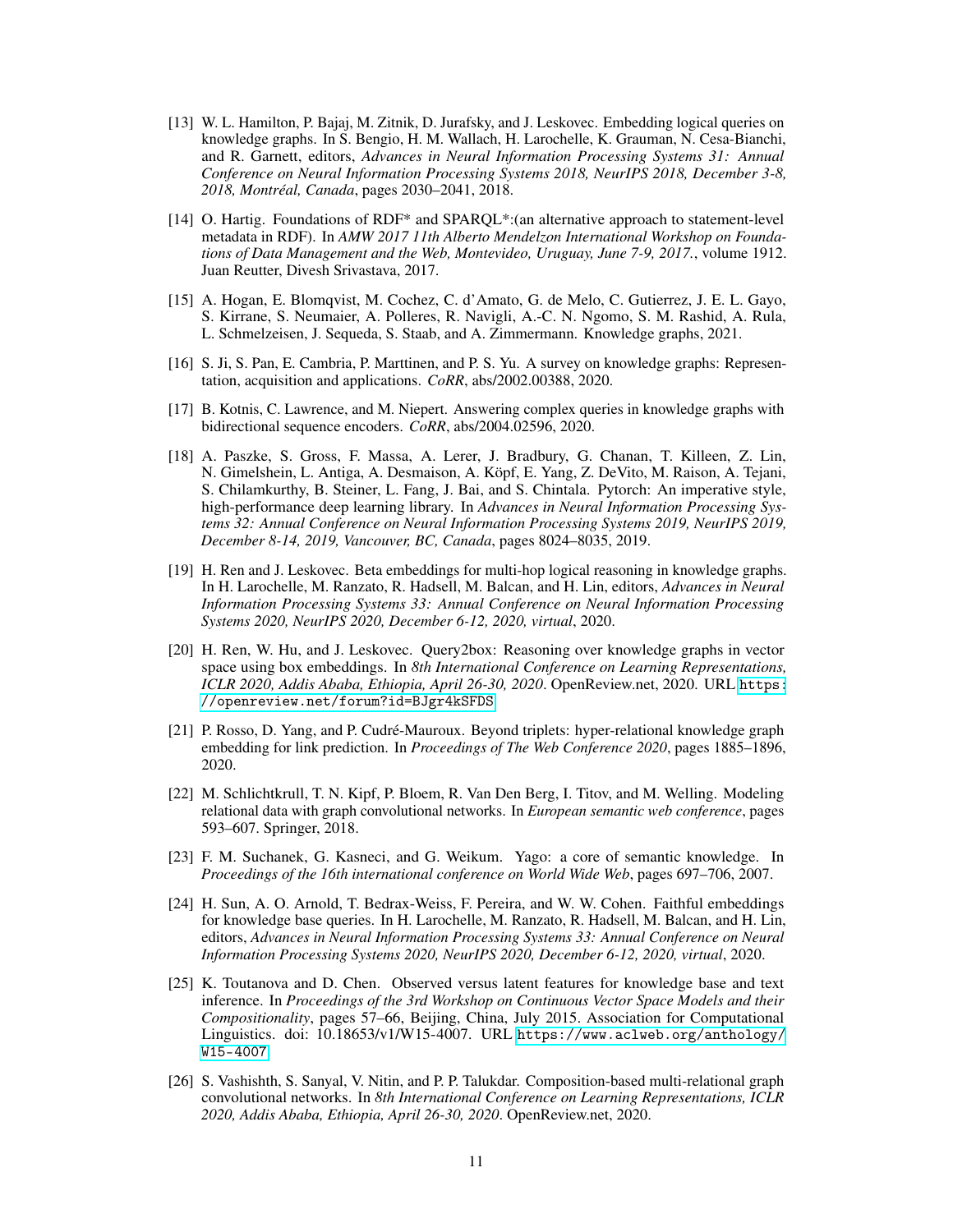- <span id="page-11-2"></span>[27] A. Vaswani, N. Shazeer, N. Parmar, J. Uszkoreit, L. Jones, A. N. Gomez, L. Kaiser, and I. Polosukhin. Attention is all you need. In I. Guyon, U. von Luxburg, S. Bengio, H. M. Wallach, R. Fergus, S. V. N. Vishwanathan, and R. Garnett, editors, *Advances in Neural Information Processing Systems 30: Annual Conference on Neural Information Processing Systems 2017, December 4-9, 2017, Long Beach, CA, USA*, pages 5998–6008, 2017.
- <span id="page-11-3"></span>[28] P. Veličković, G. Cucurull, A. Casanova, A. Romero, P. Liò, and Y. Bengio. Graph attention networks. In *International Conference on Learning Representations*, 2018. URL [https:](https://openreview.net/forum?id=rJXMpikCZ) [//openreview.net/forum?id=rJXMpikCZ](https://openreview.net/forum?id=rJXMpikCZ).
- <span id="page-11-0"></span>[29] D. Vrandečić and M. Krötzsch. Wikidata: a free collaborative knowledgebase. *Communications of the ACM*, 57(10):78–85, 2014.
- <span id="page-11-4"></span>[30] W. X. Wilcke, P. Bloem, V. de Boer, R. H. van t Veer, and F. A. H. van Harmelen. End-to-end entity classification on multimodal knowledge graphs, 2020.
- <span id="page-11-1"></span>[31] M. Zaheer, S. Kottur, S. Ravanbakhsh, B. Poczos, R. R. Salakhutdinov, and A. J. Smola. Deep sets. In I. Guyon, U. V. Luxburg, S. Bengio, H. Wallach, R. Fergus, S. Vishwanathan, and R. Garnett, editors, *Advances in Neural Information Processing Systems 30*, pages 3391–3401. Curran Associates, Inc., 2017. URL [http://papers.nips.cc/paper/6931-deep-sets.](http://papers.nips.cc/paper/6931-deep-sets.pdf) [pdf](http://papers.nips.cc/paper/6931-deep-sets.pdf).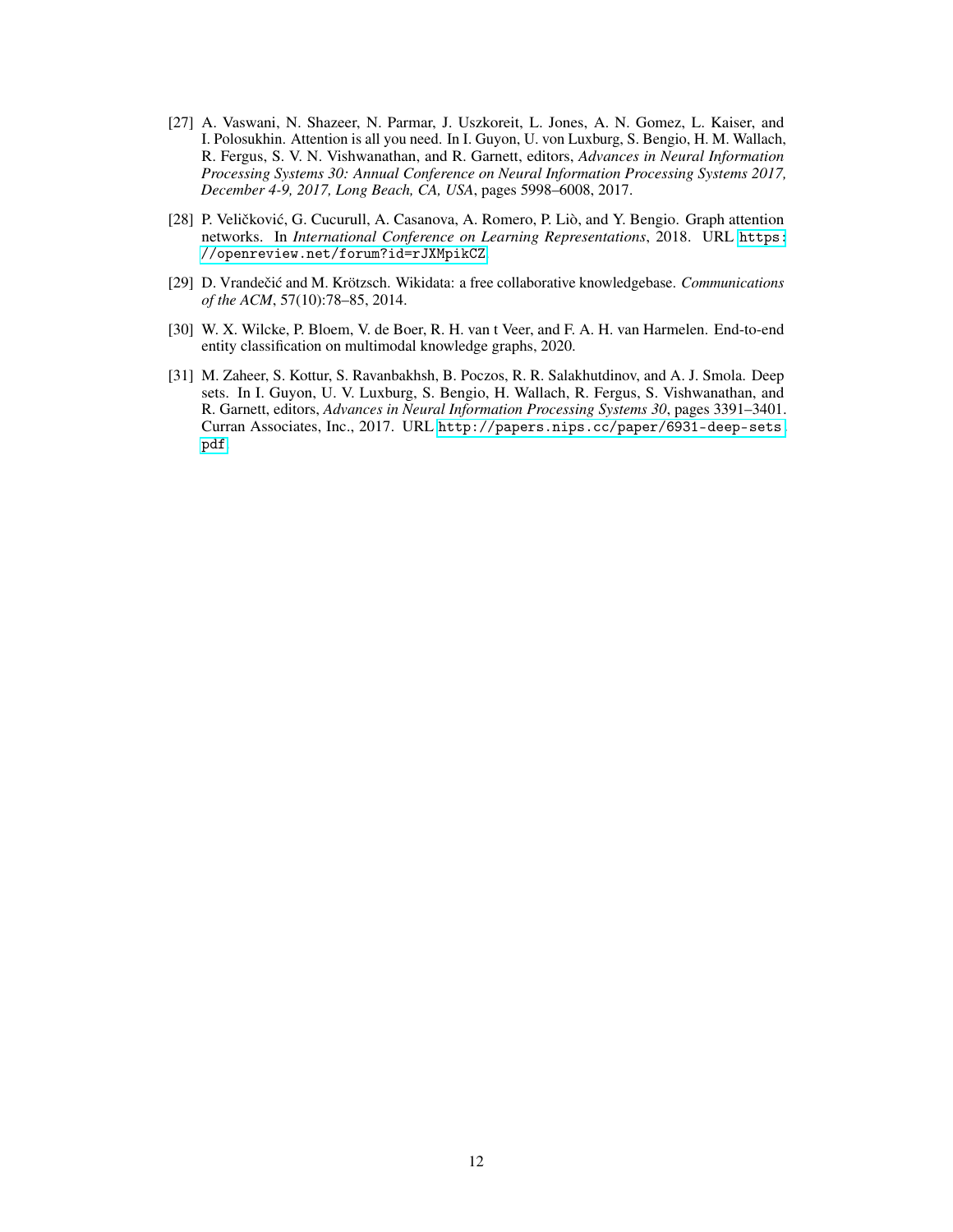# Appendix

## A Types of Graphs

In this section, we discuss in further detail the different approaches to break free from the restriction of pairwise relations. The intuition how those approaches are different is presented in Fig. [4.](#page-13-0)

Hyper-relational Graphs KGs used in our work are a subset of hyper-relational graphs. In general, hyper-relational graphs can also contain literal values, like integers and string values as qualifier values. Labeled property graphs are another example of a subset of hyper-relation graphs, but they typically only allow literals as qualifier values. The Wikidata model [\[9\]](#page-9-10) and RDF\* [\[14\]](#page-10-5) allows for both literals and entities as values. Many implementations of RDF\* do make the monotonicity assumption, which we also made in the paper. Some will also merge statements in case they have the same main triple. The resulting statement will have the same main triple, but as qualifier information, the union of the sets of qualifier pairs of the original statements.

Hypergraphs Hypergraphs are another type of graphs, initially proposed by Berge [\[3\]](#page-9-11), where *hyperedges* link one or more vertices. These hyperedges group together sets of nodes in a relation, but lose information of the particular roles that entities play in this relation. Besides, each different composition of elements in the relation introduces a new hyperedge type, causing a combinatorial explosion of these types.

Reified Graphs Hyper-relational and reified graphs have equivalent expressive power compared to labelled directed graphs. The reason is that we can define a bijection between these graphs. However, depending on the use case, the different graph types have benefits.

When we convert a hyper-relational graph to an RDF graph, we end up with what is called the reified graph. There are multiple approaches on how to perform this conversion. In our work, we use Standard RDF Reification<sup>[9](#page-12-0)</sup>. It introduces new, so called *blank* nodes to represent statements with all parts of a statement attached. This allows for all information to exist on the same level. One of the disadvantages to this approach is the addition of auxiliary nodes, which heavily affect the structure of the graph and quickly inflate the graph size.

## B The WD50K-QE Dataset

In this section, we describe the processes of generating the hyper-relational query samples that we use for training, validating and testing our models. To sample our queries, our data are hosted on a graph database with support for hyper-relational data. For our use-case, we use anzograph<sup>[10](#page-12-1)</sup>

WD50K [\[11\]](#page-9-4) is a dataset created to counter the flaws of other hyper-relational datasets. It is publicly available by the authors, in CSV format. In order to utilise it for our work, we started by converting the dataset from CSV to RDF\*.

In order to generate the query data splits, we constructed SPARQL\* queries that correspond to a specific pattern. Using a query language to generate query samples has certain advantages and disadvantages over other approaches found in the related work. In the related work, we encounter sampling using different techniques such as random walks, often after the removal of a certain percentage of edges. With our approach, we have more control over what the samples will look like, and thus a finer control of the inputs to our experiments. Moreover, we can also ensure that we do not sample with replacement and at the same time make sure we do not sample queries that are isomorphic with each other. A final benefit is that with our approach, we can immediately get all answers for a query, instead of only one. We utilized named graphs $11$ , in order to keep our train, validation and test triples disconnected, therefore ensuring no data leakage. In the evaluation of approximate query answering, it is common to have queries with at least one unseen edge from

<span id="page-12-0"></span> $^9$ <https://www.w3.org/TR/2014/REC-rdf11-mt-20140225/#reification>

<span id="page-12-1"></span> $^{10}\mathrm{htips://www.cambridge semantics.com/anzograph/}$ 

<span id="page-12-2"></span><sup>11</sup><https://www.w3.org/TR/rdf11-concepts/#section-dataset>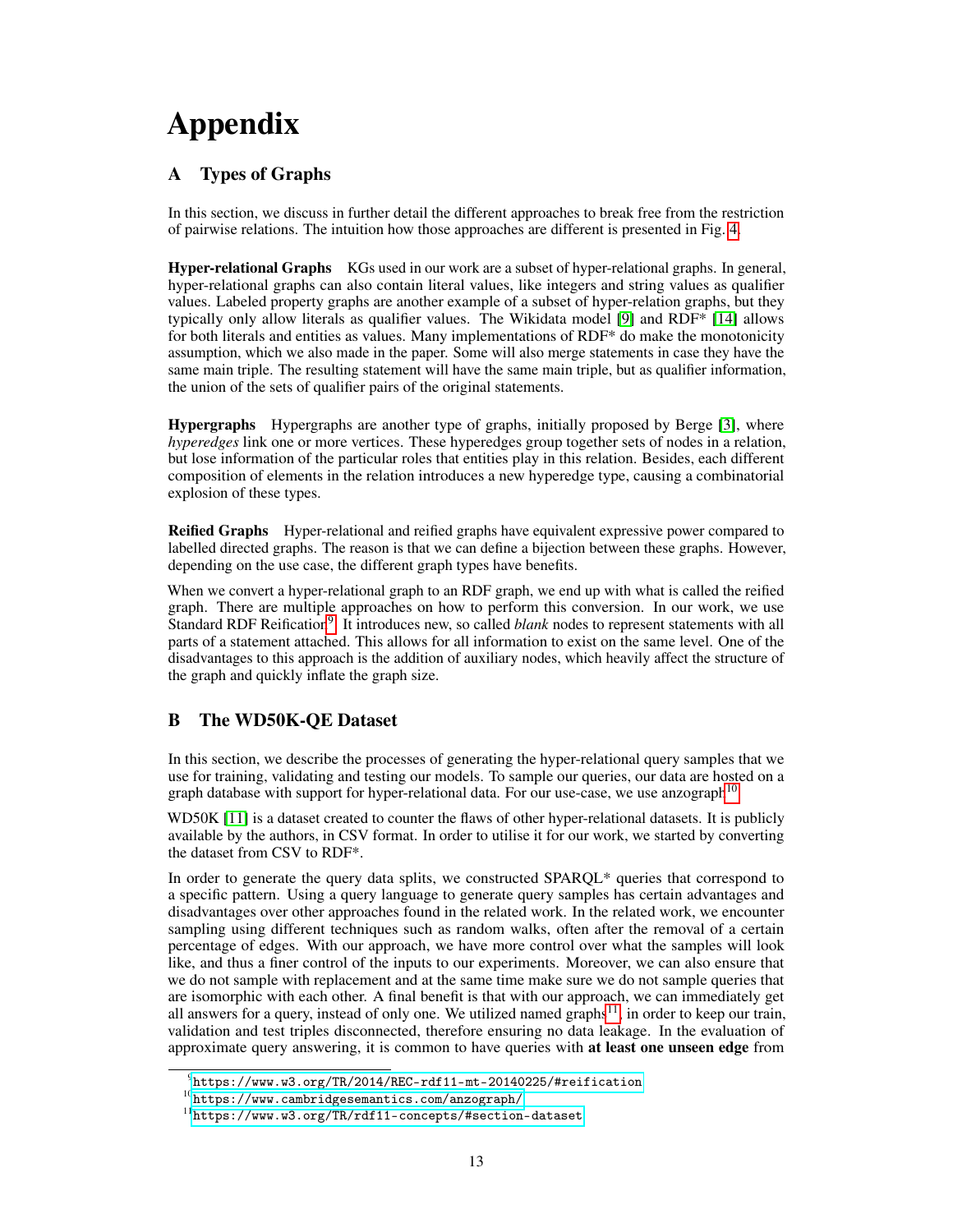

<span id="page-13-0"></span>Figure 4: The same query expressed in three different approaches. Hyper-relational (left), hypergraph (middle), and reified (right) graphs.

the test set. As such, and given the edges of the graph, we split them in 3 corresponding to the aforementioned named graphs as: *triple\_train*, *triple\_validation*, and *triple\_test*.

Based on these we create the train, validation, and test sets for our approximate query answering dataset with the following assumptions:

- For the training set, all triples come from the *triple\_train* set (only).
- For the validation set, one triple comes from the *triple\_validation* and the other edge(s) come from either *triple\_train* or *triple\_validation*, and
- For the test set, one triple comes from *triple\_test*, and the other triple from any of *triple\_train*, *triple\_validation*, and *triple\_test*

One final issue we encountered had to do with the nodes with a high in degree in our dataset. Their existence causes a skewing of the distribution of correct answers to queries, and has to be resolved. In Appendix [C,](#page-13-1) we refer to this issue and explain our approach.

## <span id="page-13-1"></span>C Issues Sampling Queries with Joins in a Graph with High Degree Nodes

In our query generation step, we exclude high in-degree nodes as a target for specific queries. In this section, we explain why that choice was made. We will focus on the 3i pattern. The same argument holds for other patterns with joins, like 2*i*, 2*i*-1*p*, 1*p*-2*i*.

The queries are randomly sampled from all possible queries that can be formed by matching the pattern with the data graph. For the 3i pattern, a node with an in-degree of n, results in  $\binom{n}{3}$  different queries, with that node as a target.

The problem is that if we randomly sample our queries, the answer would usually be one of the highest degree nodes. Concretely, in our graph data, the highest observed in-degree is 4,424, which would result in 14,421,138,424 possible queries with the corresponding node as an answer. If we generated all possible queries, we would end up with 38,011,148,464 different ones. So, the node with the highest in-degree is already responsible for 38% of the queries, meaning that system answering 3-i queries that are randomly sampled, would get 38% correct by always giving that answer. Moreover, if we look at the Hits@10 metric, we would score 93%, by always predicting the same ranking (the top 10 in descending frequency). Note that existing query embedding models have been evaluated like this in the past, ignoring this data issue.

Hence, we decided to make the task harder by removing these high degree nodes for queries with joins. That is, by putting the threshold at an in-degree of 50, we remove the 623 nodes with the highest in-degree which would have represented 99.9% of the possible answers for the 3i queries without this modification. After filtering, the baseline of always predicting the same ranking for the randomly sampled queries, will result in a Hits@10 of 3% in the best case.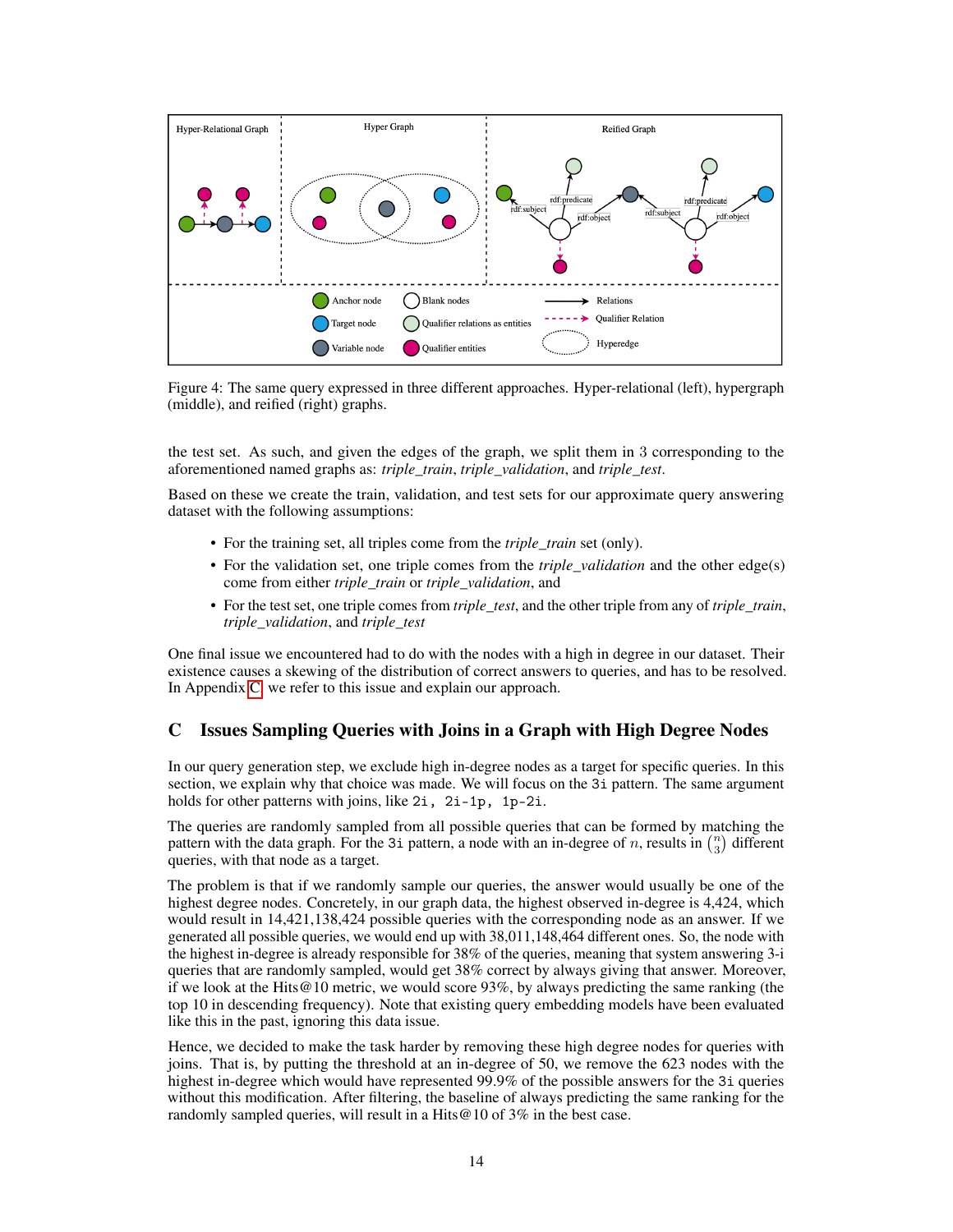

Figure 5: A diagram of the query generation process. On the far left, the chosen dataset (WD50K) is uploaded in the RDF\*-compatible triplestore (AnzoGraph). As a follow up, we translated the hyper-relational query patterns to SPARQL\* and executed them against the triplestore to retrieve the desired splits.

For other query shapes where a join is involved, the situation is similar, but less pronounced.

## D Size of the Answer Set of a Query with more Qualifiers

When we have a query with or without qualifiers, and we add more qualifiers, the number of answers to this query can only become smaller. Intuitively, this happens because the query becomes more specific. In this section we prove this intuition correct. Note that proving this requires monotonicity, as we defined in the paper. Without this assumption - for example allowing non-monotonic qualifier relations - would result in losing the guarantee that the answer set becomes smaller.

Given a query Q, and a query  $\overline{Q}$  that is the same, except for one set of qualifier pairs of  $\overline{Q}$  which can have extra pairs, then the answers to  $\overline{Q}$  are a subset of the answers to  $Q$ .

Formally:

**Theorem D.1.** Given a KG  $\mathcal{G} = (\mathcal{E}, \mathcal{R}, \mathcal{S})$ , where  $\mathcal{S} \subset (\mathcal{E} \times \mathcal{R} \times \mathcal{E} \times \mathfrak{Q})$ , *a* query  $Q = \{(h_1, r_1, t_1, qp_1), \ldots \{(h_n, r_n, t_n, qp_n)\}, \text{ and a second query}$  $\overline{Q} \ = \ \{(h_1, r_1, t_1, \overline{q p_1}), \dots (h_n, r_n, t_n, \overline{q p_n})\}$ , where  $\exists!k: qp_k \subseteq \overline{q p_k}$  and  $\forall x((x \in [1, \dots n] \land x \neq 0)$  $(k) \rightarrow \overline{qp_x} = qp_x$ ). Then,  $A_{\mathcal{G}}(Q) \subseteq A_{\mathcal{G}}(Q)$ .

*Proof.* Assuming symbols as defined in the theorem, we show that  $\forall a : a \in A_{\mathcal{G}}(\overline{Q}) \implies$  $a \in A_{\mathcal{G}}(Q)$ . If a is an answer to Q, then its associated variable substitution v is such that  $(v(h_k), r_k, v(t_k), \overline{qp_k}) \in G$ . From monotonicty<sup>[12](#page-14-0)</sup>, and given  $qp_k \subseteq \overline{qp_k}$  we then know that  $(v(h_k), r_k, v(t_k), qp_k) \in G$ . And hence, using the same variable substitution, a is an answer for Q. П

**Corollary D.1.** By induction, given a query Q, and a query  $\overline{Q}$  that is the same, except for any set of *qualifier pairs of*  $\overline{Q}$  *which can have extra pairs, then the answers to*  $\overline{Q}$  *are a subset of the answers to* Q*.*

**Corollary D.2.** As a special case, given a query  $Q$ , and a query  $\overline{Q}$  that is the same, except that  $Q$ *does not have qualifiers, while*  $\overline{Q}$  *can have qualifier pairs on its statements, then the answers to*  $\overline{Q}$ *are a subset of the answers to* Q*.*

<span id="page-14-0"></span> $12(h, r, t, qp) \in \mathcal{G} \wedge qp' \subseteq qp \implies (h, r, t, qp') \in \mathcal{G}$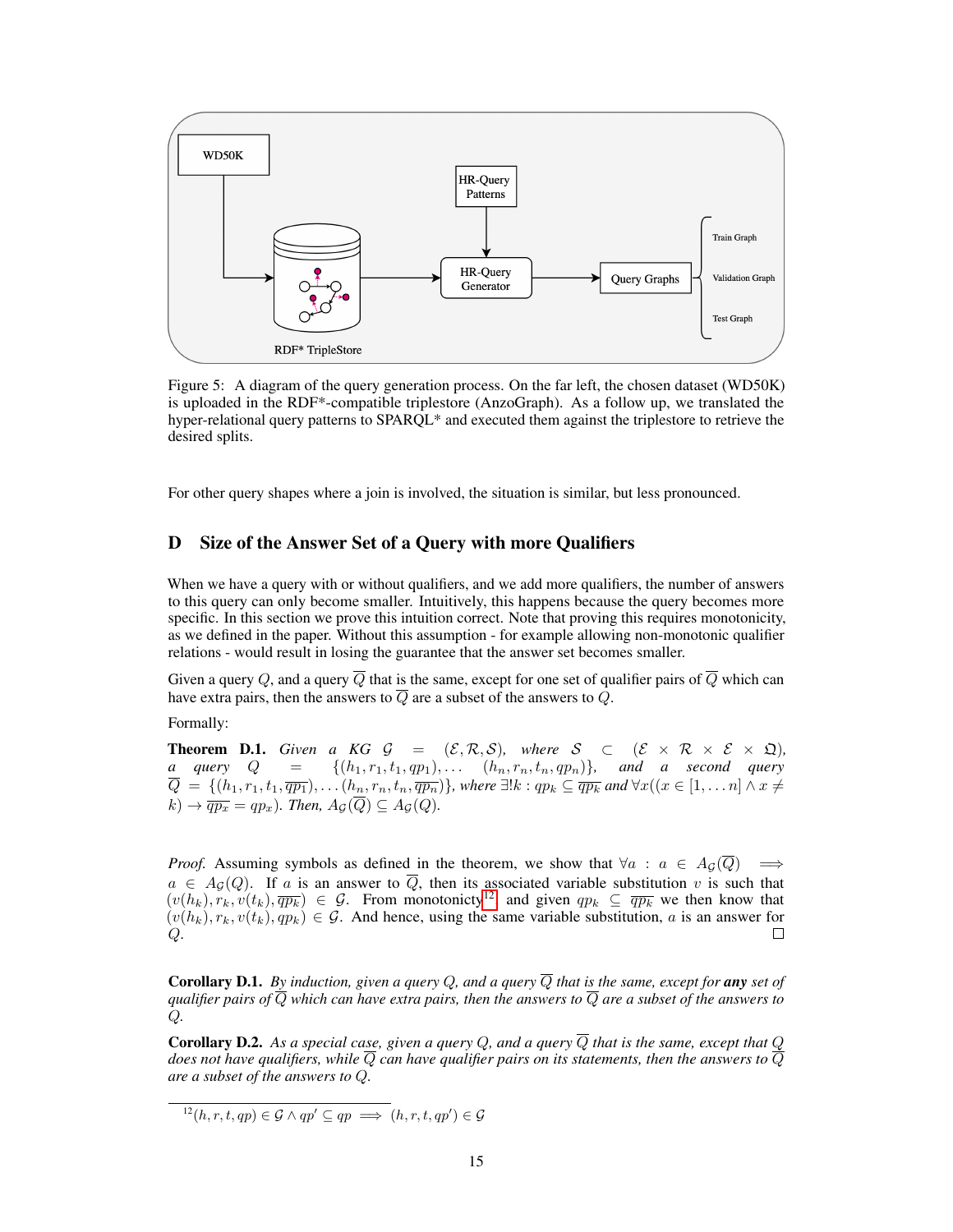## E Relaxing the Requirements on Queries

In the paper, we limited our queries with the same limitations as is done in prior work. Here we will discuss why not all of these restrictions are not needed for our work, and how our evaluation already includes some of these more general cases.

As a reminder the definition of our queries is as follows:

**Definition E.1** (Hyper-relational Query). Let V be a set of variable symbols, and TAR  $\in$  V a special *variable denoting the target of the query. Let*  $\mathcal{E}^+=\mathcal{E} \uplus \mathcal{V}$ *. Then, any subset*  $Q$  *of*  $(\mathcal{E}^+\times\mathcal{R}\times\mathcal{E}^+\times\mathfrak{Q})$ *is a valid query if its induced graph*

- *1) is a directed acyclic graph,*
- *2) has a topological ordering in which all entities (in this context referred to as anchors) occur before all variables, and*
- *3)* TAR *must be last in the topological orderings.*

The main reason why we deal with more general queries is because our query encoder learns representation for both normal and inverse relations. We use  $r^{-1}$  to indicate the inverse of relation r. When encoding a query with a (normal) relation r, then both representations  $R[r]$  and  $R[r^{-1}]$  are used simultaneously. If we encounter a query using the inverse relation  $r^{-1}$ , we can use that inverse relation  $\mathbf{R}[r^{-1}]$  and the inverse of the inverse  $\mathbf{R}[(r^{-1})^{-1}] = \mathbf{R}[r]$ , or in other words the normal relation representation of  $r$ . This means that even if we only ever train with the normal relation, we have the ability to invert relations, and hence we can lift some limitations.

For example, let us look at the query  $Q_{new\_pattern} = \{(e_1, r_1, \text{TAR}, \{\}, \text{TAR}, r_2, \text{VAR}_1, \{\}, \text{(VAR}_1, r_3, e_3, \{\})\}.$  This query breaks two of the re- $\{(e_1, r_1, \texttt{TAR}, \{\}), (\texttt{TAR}, r_2, \texttt{VAR}_1, \{\}), (\texttt{VAR}_1, r_3, e_3, \{\})\}.$ quirements. It has an entity  $e_3$  occurring after variables VAR<sub>1</sub> and TAR in the topological ordering. And, TAR is not in the last position.

However, using inverse relations, we can convert this query into:  $Q_{known\_pattern}$  =  $\{(e_1, r_1, \texttt{TAR}, \{\}), (\texttt{VAR}_1, r_2^{-1}, \texttt{TAR}, \{\}), (e_3, r_3^{-1}, \texttt{VAR}_1, \{\})\}.$  This transformation converts the query into a 1p-2i query, which is a pattern among the evaluated patterns in the paper. Because of this transformation, the pattern of  $Q_{new\_pattern}$  is indistinguishable from the pattern of  $Q_{known\_pattern}$ from the perspective of the model. Besides the example illustrated above, many other graphs can be converted into one of the patterns in the paper. Since we can perform the conversion in both directions, all these possible patterns are also implicitly included in our used datasets.

In principle, the encoder does also not assume that there are no cycles in the query graph. However, the effect of cycles requires further investigation.

### F Number of Message Passing Steps Equal to the Diameter

In Daza and Cochez [\[8\]](#page-9-1), the authors find that the best results are achieved when making the number of message passing steps equal to the diameter of the query, defined as the longest shortest path between 2 nodes in it. After these steps, they use the embedding of the target variable as the embedding of the complete graph. Accordingly, we performed additional experiments with this *dynamic query embedding setting*, and with a variant which uses an extra message passing step. From these experiments we concluded that this approach did not lead to better results, which contradicts with the findings in [\[8\]](#page-9-1).

## G Detailed Results

We provide our chosen hyper-parameters after performing hyper-parameter optimisation in table [3](#page-16-0) and detailed results including standard deviation across five runs with different random seeds in Tables [4](#page-17-0) and [5.](#page-18-0) We report Hits@k for  $k = 1, 3, 10$ , mean reciprocal rank (MRR), and adjusted mean rank index (AMRI) [\[4\]](#page-9-9). For all metrics, larger values indicate better performance. We highlight the best result per column and metric in bold font.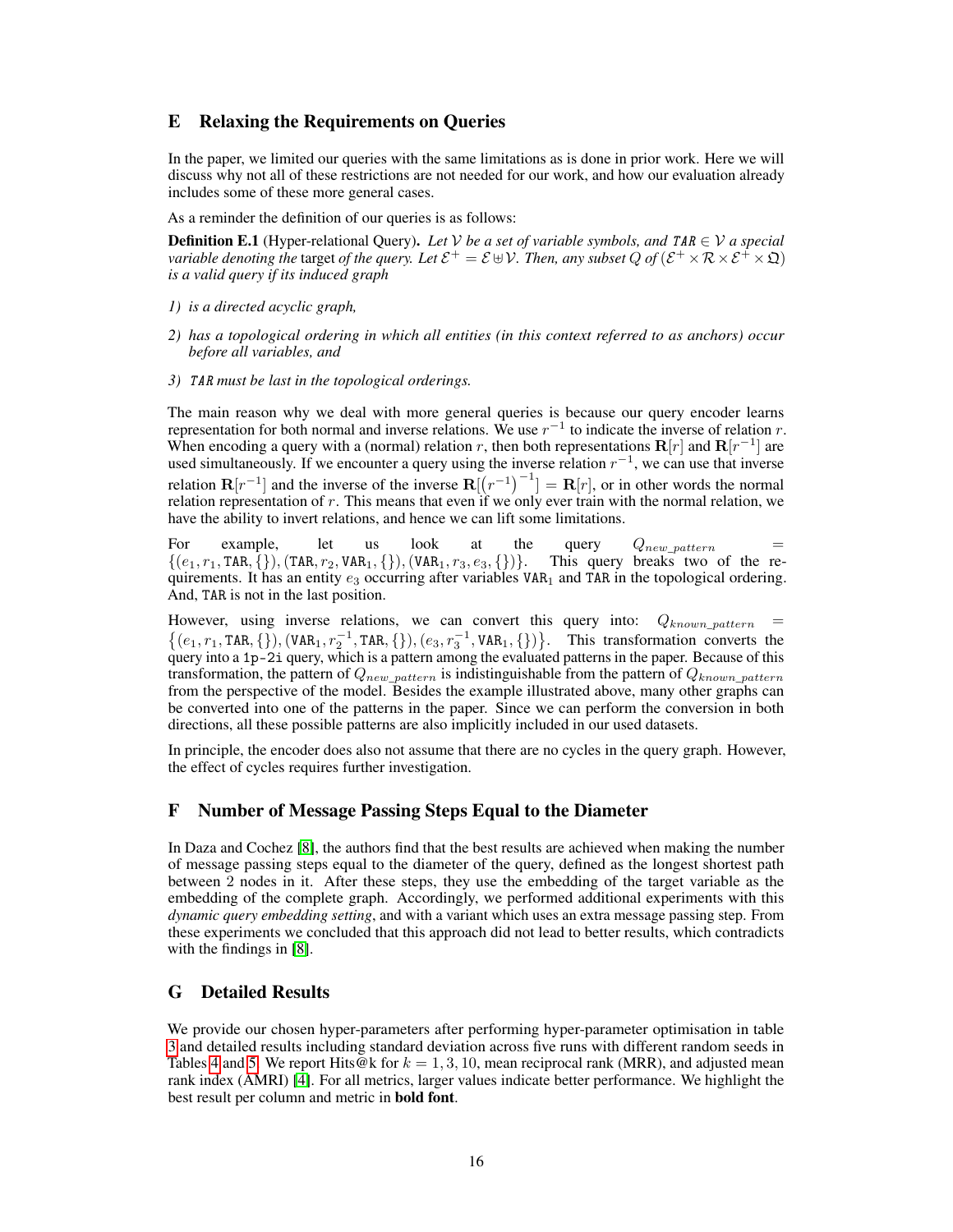<span id="page-16-0"></span>

|                                                                |                                      |                                | Table 3: Best hyper-parameter as chosen after hyper-parameter optimization |                             |                            |                            |                               |                   |
|----------------------------------------------------------------|--------------------------------------|--------------------------------|----------------------------------------------------------------------------|-----------------------------|----------------------------|----------------------------|-------------------------------|-------------------|
| periment                                                       | <b>STARQE</b>                        | Base Triple                    | Reification                                                                | Zero Layers                 | MPQE-like                  | MPQE-like + Reif EMQL-like |                               | $Q2B$ -like       |
| ctivation                                                      | leakyrelu<br>adam<br>0.0007741<br>64 | relu                           | adam<br>relu                                                               | adam<br>relu                | prelu<br>adam              | adam<br>relu               | leakyrelu<br>adam<br>0.007253 | leakyrelu<br>adam |
| optimiser<br>learning-rate<br>batch-size                       |                                      | adam<br>0.007253               |                                                                            | 0.0008733                   | 0.0005256                  | 0.0001414                  | 28                            | 0.002075          |
|                                                                |                                      |                                |                                                                            | sum                         | $\frac{128}{2}$            | targetpooling              | argetpooling                  | sum               |
| graph-pooling<br>message-weighting<br>similarity<br>num-layers | targetpooling<br>attention           |                                | attention                                                                  |                             | targetpooling<br>attention |                            |                               | attention         |
|                                                                | dotproduct                           | attention<br>negativepowernorm | negativepower                                                              | symmetric<br>negativepower: | dotproduct                 | symmetric<br>dotproduct    | symmetric<br>dotproduct       | negativep         |
|                                                                |                                      |                                |                                                                            |                             |                            |                            |                               |                   |
| use-bias                                                       | rue                                  |                                | Irue                                                                       | False                       | False                      | False                      | False                         | <b>True</b>       |
| mbedding-dim                                                   |                                      | rue<br>224                     |                                                                            |                             | 128                        |                            | 256                           | 24                |
| ropout                                                         | نہ                                   |                                |                                                                            | 0.3                         | $.5^{\circ}$               | $\tilde{c}$                | $\dot{.}3$                    |                   |
| anposition                                                     | nultiplication                       | multiplication                 |                                                                            |                             |                            | nultiplicat                |                               |                   |
|                                                                |                                      |                                |                                                                            |                             |                            |                            |                               |                   |

| ı                                                                              |
|--------------------------------------------------------------------------------|
| ı                                                                              |
|                                                                                |
| the home momentar of chocan offer buner normaler only only also<br>)<br>2<br>I |
| וב משפר היה שנה                                                                |
| $T_{\rm e}1.1$                                                                 |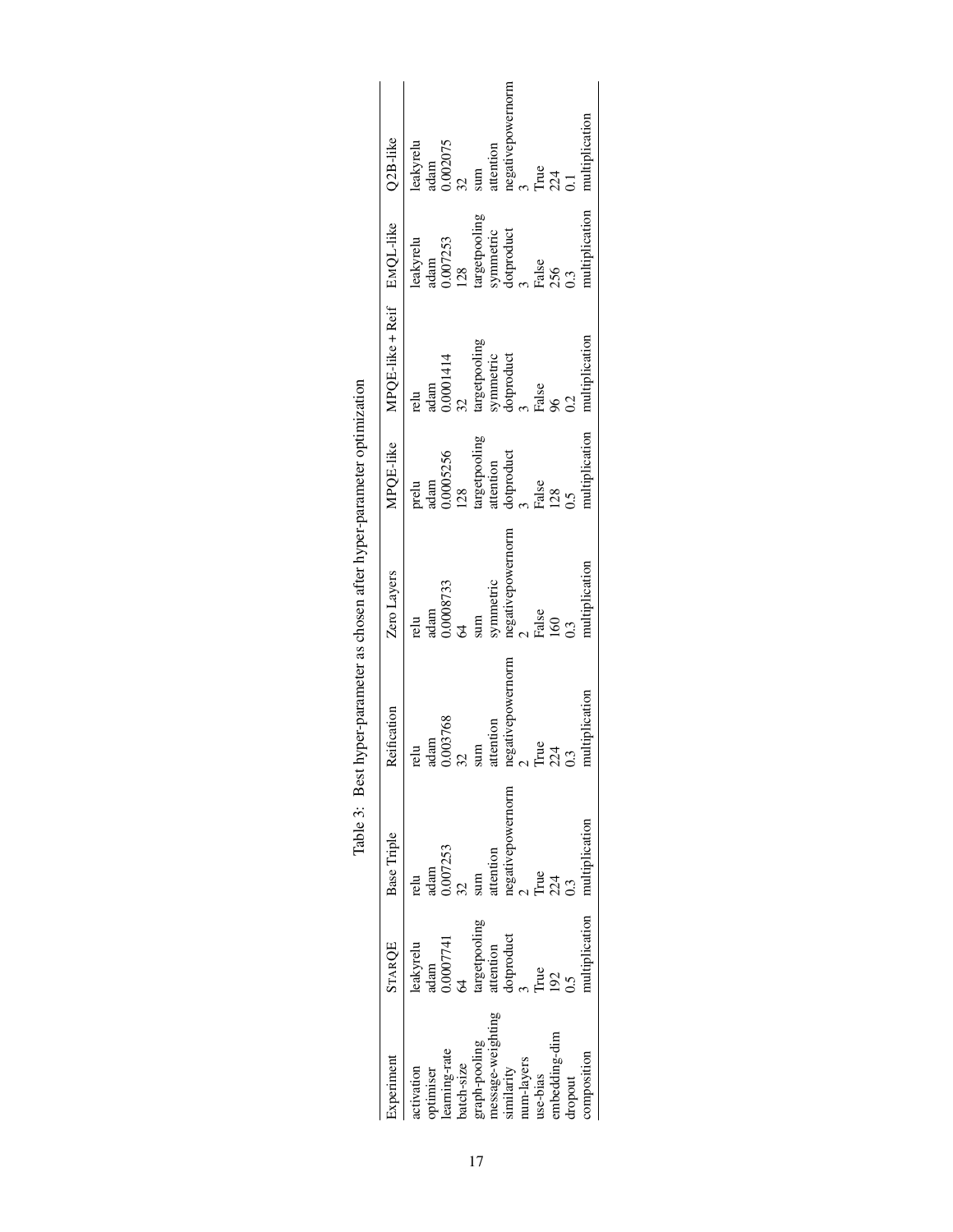<span id="page-17-0"></span>Table 4: Full results for baseline experiments, including standard deviation across five runs with different random seeds. We report Hits@k for Table 4: Full results for baseline experiments, including standard deviation across five runs with different random seeds. We report Hits@k for  $k = 1, 3, 10$ , mean reciprocal rank (MRR), and adjusted mean rank index (AMRI  $k = 1, 3, 10,$  mean reciprocal rank (MRR), and adjusted mean rank index (AMRI) [ [4\]](#page-9-9). For all metrics, larger values indicate better performance. We highlight the best result per column and metric in bold font.

| $\begin{array}{c} 50.86 \pm 0.39 \\ 29.94 \pm 0.35 \end{array}$<br>$2.97 \pm 0.21$<br>46.41<br>1.78<br>0.68<br>0.88<br>0.82<br>$25.54 \pm 0.28$<br>0.23<br>$51.72 \pm 0.66$ $45.04 \pm 1.18$<br>1.00<br>0.25<br>0.35<br>$34.78 \pm 1.07$<br>0.19<br>75.0<br>$\ddot{\text{S}}$<br>0.21<br>$\Xi$<br>0.31<br>0.91<br>$40.12 \pm 1$<br>$55.17 \pm 1$<br>$11.62\ \pm$<br>$22.25\ \pm$<br>$20.91 \pm$<br>$30.98 \pm$<br>$35.58 \pm$<br>$78.44 \pm$<br>$88.14 \pm$<br>$24.26 \pm$<br>$31.98 \pm$<br>$44.93\ \pm$<br>$88.81 \pm$<br>$27.55 \pm$<br>$18.30 \pm$<br>Zero Layers<br>Zero Layers<br>Zero Layers<br>Zero Layers<br><b>Base Triple</b><br><b>Base Triple</b><br><b>Base Triple</b><br>Base Triple<br><b>Base Triple</b><br>Reification<br>Reification<br>Reification<br>Reification<br>Reification<br><b>StarQE</b><br>StarQE<br>StarQE<br><b>StarQE</b><br>StarQE | ಧಿ               | ಹಿ                                     | 21                                                              | ಸ                                    | $2i - 1p$                           | $1p-2i$                                             |
|----------------------------------------------------------------------------------------------------------------------------------------------------------------------------------------------------------------------------------------------------------------------------------------------------------------------------------------------------------------------------------------------------------------------------------------------------------------------------------------------------------------------------------------------------------------------------------------------------------------------------------------------------------------------------------------------------------------------------------------------------------------------------------------------------------------------------------------------------------------------|------------------|----------------------------------------|-----------------------------------------------------------------|--------------------------------------|-------------------------------------|-----------------------------------------------------|
|                                                                                                                                                                                                                                                                                                                                                                                                                                                                                                                                                                                                                                                                                                                                                                                                                                                                      |                  |                                        | $(\%)$<br>Hits@1                                                |                                      |                                     |                                                     |
|                                                                                                                                                                                                                                                                                                                                                                                                                                                                                                                                                                                                                                                                                                                                                                                                                                                                      | $39.98 \pm 0.27$ | $7.57 \pm 1.59$<br>$18.0 \pm$<br>45.85 | $36.87 \pm 2.22$<br>$55.11 \pm 1.26$                            | $64.72 \pm 6.97$<br>$78.58 \pm 1.44$ | $3.33 \pm 0.33$<br>$51.77 \pm 0.73$ | $13.00 \pm 1.07$<br>1.87<br>$\overline{+}$<br>65.77 |
|                                                                                                                                                                                                                                                                                                                                                                                                                                                                                                                                                                                                                                                                                                                                                                                                                                                                      | $38.82 \pm 0.41$ | $42.80 \pm 0.50$                       | $49.67 \pm 1.86$                                                | $78.93 \pm 3.20$                     | $42.39 \pm 0.68$                    | $55.05 \pm 1.11$                                    |
|                                                                                                                                                                                                                                                                                                                                                                                                                                                                                                                                                                                                                                                                                                                                                                                                                                                                      | $12.92 \pm 0.25$ | $11.53 \pm 0.13$                       | $40.35 \pm 0.82$                                                | $74.27 \pm 0.32$                     | $18.17 \pm 0.25$                    | $19.51 \pm 0.22$                                    |
|                                                                                                                                                                                                                                                                                                                                                                                                                                                                                                                                                                                                                                                                                                                                                                                                                                                                      |                  |                                        | $\mathrm{Hits}@3~(\%)$                                          |                                      |                                     |                                                     |
|                                                                                                                                                                                                                                                                                                                                                                                                                                                                                                                                                                                                                                                                                                                                                                                                                                                                      | $\pm\,0.32$      | $57.34 \pm 0.58$                       | $67.98 \pm 0.93$                                                | $87.56 \pm 0.74$                     | $56.89 \pm 0.47$                    | 1.02<br>$75.35 \pm$                                 |
|                                                                                                                                                                                                                                                                                                                                                                                                                                                                                                                                                                                                                                                                                                                                                                                                                                                                      | $6.38 \pm 0.32$  | $15.44 \pm 1.56$                       | $53.45 \pm 2.60$                                                | $81.55 \pm 4.70$                     | $7.40 \pm 0.67$                     | $23.56 \pm 1.49$                                    |
|                                                                                                                                                                                                                                                                                                                                                                                                                                                                                                                                                                                                                                                                                                                                                                                                                                                                      | $45.58 \pm 0.74$ | $55.45 \pm 0.88$                       | $68.31 \pm 0.77$                                                | $89.84 \pm 1.90$                     | $51.33 \pm 0.37$                    | $70.26 \pm 0.83$                                    |
|                                                                                                                                                                                                                                                                                                                                                                                                                                                                                                                                                                                                                                                                                                                                                                                                                                                                      | $21.34 \pm 0.34$ | $25.24 \pm 0.27$                       | $55.83 \pm 0.42$                                                | $85.43 \pm 0.37$                     | $25.75 \pm 0.26$                    | $35.67 \pm 0.28$                                    |
|                                                                                                                                                                                                                                                                                                                                                                                                                                                                                                                                                                                                                                                                                                                                                                                                                                                                      |                  |                                        | Hits $@10(\%)$                                                  |                                      |                                     |                                                     |
|                                                                                                                                                                                                                                                                                                                                                                                                                                                                                                                                                                                                                                                                                                                                                                                                                                                                      | $51.20\pm0.44$   | $65.50\pm0.39$                         | $77.78 \pm 0.53$                                                | $92.64 \pm 0.65$                     | $61.81\pm0.37$                      | $81.60 \pm 0.60$                                    |
|                                                                                                                                                                                                                                                                                                                                                                                                                                                                                                                                                                                                                                                                                                                                                                                                                                                                      | $12.76 \pm 0.92$ | $24.66 \pm 2.15$                       | $69.74 \pm 1.43$                                                | $91.74 \pm 1.83$                     | $16.77 \pm 1.44$                    | $40.67 \pm 1.31$                                    |
|                                                                                                                                                                                                                                                                                                                                                                                                                                                                                                                                                                                                                                                                                                                                                                                                                                                                      |                  | $63.65 \pm 0.60$                       | $81.25 \pm 0.45$                                                | $95.31 \pm 0.78$                     | $61.05 \pm 0.92$                    | $80.49 \pm 0.81$                                    |
|                                                                                                                                                                                                                                                                                                                                                                                                                                                                                                                                                                                                                                                                                                                                                                                                                                                                      |                  | $38.45 \pm 0.18$                       | $67.79 \pm 0.42$                                                | $90.66 \pm 0.20$                     | $35.48 \pm 0.31$                    | $47.85 \pm 0.43$                                    |
|                                                                                                                                                                                                                                                                                                                                                                                                                                                                                                                                                                                                                                                                                                                                                                                                                                                                      |                  |                                        | MRR $(\%)$                                                      |                                      |                                     |                                                     |
|                                                                                                                                                                                                                                                                                                                                                                                                                                                                                                                                                                                                                                                                                                                                                                                                                                                                      | $44.13 \pm 0.28$ | $52.96 \pm 0.61$                       | $63.14 \pm 0.97$                                                | $83.78 \pm 1.00$                     | $55.20 \pm 0.52$                    | 1.37<br>$71.52 \pm$                                 |
|                                                                                                                                                                                                                                                                                                                                                                                                                                                                                                                                                                                                                                                                                                                                                                                                                                                                      | $6.73 \pm 0.28$  | $14.05 \pm 1.72$                       | $48.01 \pm 2.13$                                                | $74.52 \pm 5.35$                     | $8.16 \pm 0.62$                     | $22.23 \pm 1.21$                                    |
|                                                                                                                                                                                                                                                                                                                                                                                                                                                                                                                                                                                                                                                                                                                                                                                                                                                                      | $43.42 \pm 0.48$ | $50.77 \pm 0.54$                       | $\begin{array}{c} 61.01 \pm 1.17 \\ 50.27 \pm 0.57 \end{array}$ | $85.17 \pm 2.33$                     | $49.09 \pm 0.63$                    | $64.21 \pm 0.86$                                    |
|                                                                                                                                                                                                                                                                                                                                                                                                                                                                                                                                                                                                                                                                                                                                                                                                                                                                      | $19.10 \pm 0.27$ | $21.25 \pm 0.14$                       |                                                                 | $80.62 \pm 0.28$                     | $24.49 \pm 0.22$                    | $30.04 \pm 0.21$                                    |
|                                                                                                                                                                                                                                                                                                                                                                                                                                                                                                                                                                                                                                                                                                                                                                                                                                                                      |                  |                                        | AMRI $(%)$                                                      |                                      |                                     |                                                     |
|                                                                                                                                                                                                                                                                                                                                                                                                                                                                                                                                                                                                                                                                                                                                                                                                                                                                      | $68.11 \pm 2.52$ | $74.62 \pm 2.94$                       | $93.63 \pm 0.81$                                                | $98.65 \pm 0.33$                     | $73.14 \pm 2.39$                    | $88.76 \pm 0.61$                                    |
|                                                                                                                                                                                                                                                                                                                                                                                                                                                                                                                                                                                                                                                                                                                                                                                                                                                                      | $81.25 \pm 0.46$ | $95.92 \pm 0.11$                       | $99.18 \pm 0.12$                                                | $99.95 \pm 0.01$                     | $83.44 \pm 0.95$                    | $98.91 \pm 0.11$                                    |
|                                                                                                                                                                                                                                                                                                                                                                                                                                                                                                                                                                                                                                                                                                                                                                                                                                                                      | $86.63 \pm 1.41$ | $96.20\pm0.28$                         | $99.24 \pm 0.10$                                                | $99.96\pm0.01$                       | $85.46 \pm 0.82$                    | $99.10 \pm 0.12$                                    |
| 0.22<br>88.03 ±<br>Zero Layers                                                                                                                                                                                                                                                                                                                                                                                                                                                                                                                                                                                                                                                                                                                                                                                                                                       | $90.56 \pm 0.47$ | $95.79 \pm 0.20$                       | $96.34 \pm 0.30$                                                | $98.37 \pm 0.13$                     | $86.18 \pm 0.60$                    | $98.55 \pm 0.10$                                    |